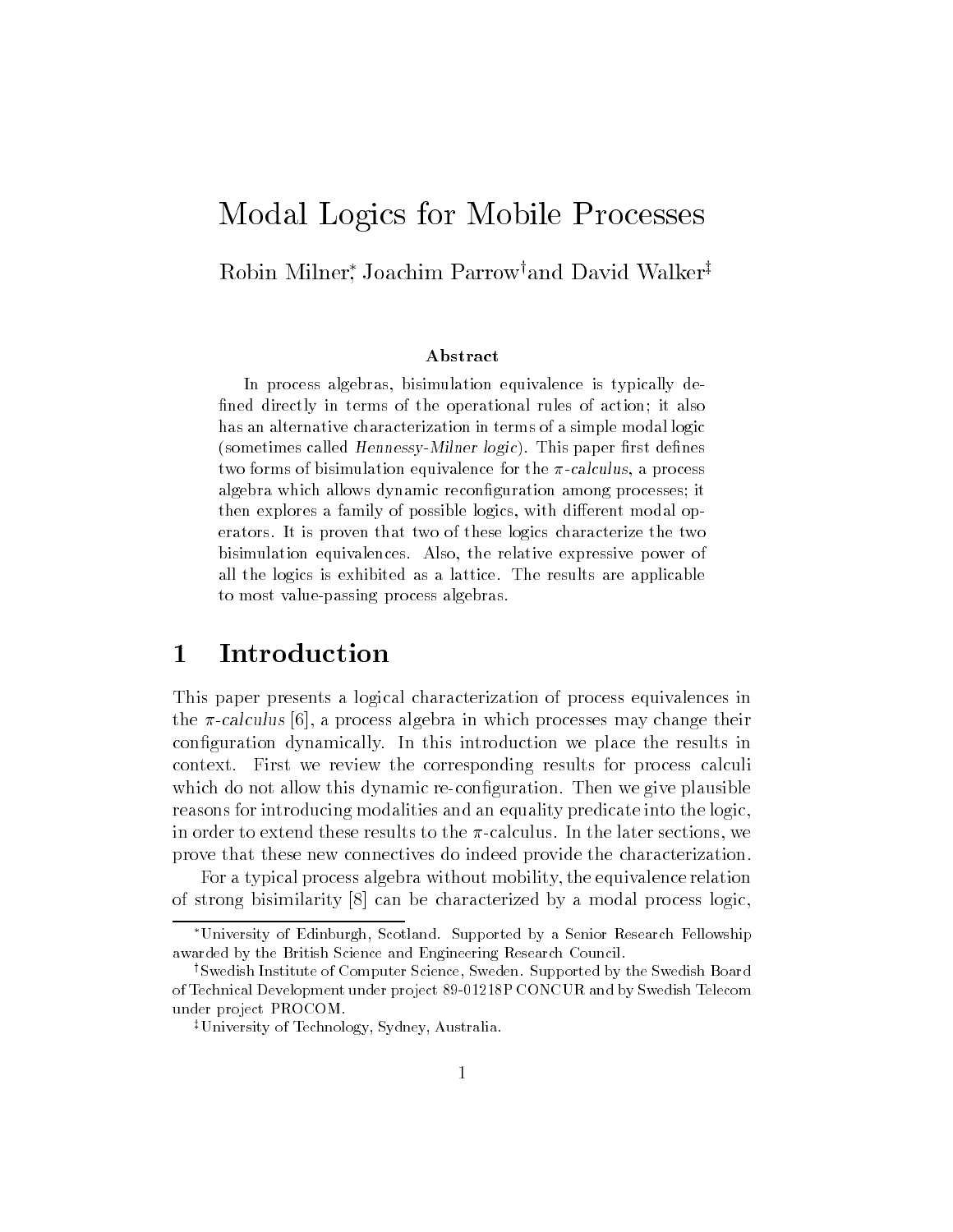sometimes called Hennessy Divisions in Alt I at the special let I consist the special simply of the processes  $P$  given by

$$
P \ ::= \ \alpha.P \ \ | \ \ \mathbf{0} \ \ | \ \ P + P \ \ | \ \ C
$$

where  $\alpha$  ranges over actions, and C over process constants. We assume that for each C there is a defining equation  $C \stackrel{\text{def}}{=} P_C$ . (Usually there will also be parallel composition and other operators but we do not need them for this discussion.) We also assume that a labelled transition relation  $\stackrel{\alpha}{\longrightarrow}$ is defined over  $P$  in the usual way. Then strong bisimilarity is the largest symmetric relation  $\sim$  over P for which, whenever  $P \sim Q$  and  $P \rightarrow P'$ , there exists Q' such that  $Q \longrightarrow Q'$  and  $P' \sim Q'$ .

The process logic  $\mathcal{PL}$  has formulae A given by

$$
A \ ::= \ \langle \alpha \rangle A \quad | \quad \bigwedge_{i \in I} A_i \quad | \quad \neg A
$$

where  $I$  stands for any denumerable set. (The smallest formula is the empty conjunction, written true.)  $\mathcal{PL}$  is given meaning by defining the  $s$ atisfaction relation  $\mapsto$  between processes and formulae, in particular, one defines

$$
P \models \langle \alpha \rangle A
$$
 if, for some P',  $P \xrightarrow{\alpha} P'$  and  $P' \models A$ 

It may be shown that two processes are strongly bisimilar iff they satisfy the same formulae of  $P$  this is the sense in which  $P$ Under mild restrictions, such as when every  $P<sub>C</sub>$  in a defining equation is guarded the contains no process constant except within a term of the model form -P only nite conjunctions in PL are needed

Before considering what should be included in a logic to characterize equivalences over the  $\pi$ -calculus, we must discuss an issue about equivalence which arises in any value-passing calculus, of which the  $\pi$ -calculus is a rather special case. In general, in any value-passing calculus, an action  $\alpha$  may "carry a value". By this, we mean that there are input actions  $a(x)$ , where a is a link-name and x a value variable, and x is bound in  $a(x)$ . There are also output actions  $ac$  , where  $c$  is an expression denot ing a value Such calculi have been studied in depth - and many different equivalences have been defined over them. The choice of equivalence is complicated by the passing of values. Consider the following two processes

$$
R = a(x).(\text{if } x = 3 \text{ then } P \text{ else } Q) + a(x).0
$$
  
\n
$$
S = a(x).(\text{if } x = 3 \text{ then } P) + a(x).(\text{if } x \neq 3 \text{ then } Q)
$$
\n(1)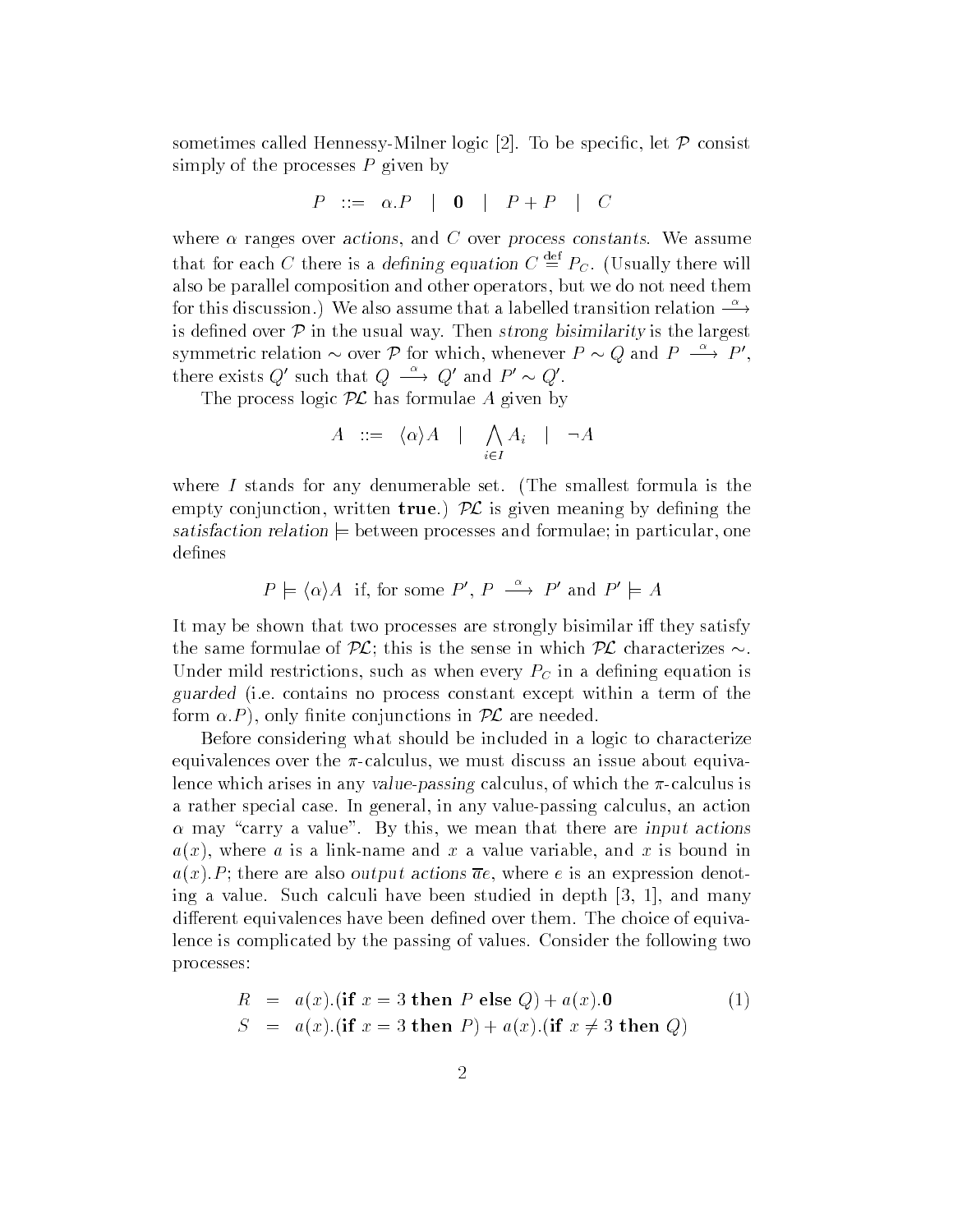We understand the one-armed conditional process "if b then  $P$ " to be equivalent to 0 if b is false. (The full conditional "if b then P else  $Q^r$  can be expressed as the sum of two one-armed conditionals with conditions  $b$ and  $\neg b$ .) Now, is R equivalent to S? Both answers are possible

They are strongly stringer in Million of Strong calculus with the calculus with value-passing is reduced by translation to a value-free calculus  $-$  but with infinite sums. In fact  $R$  reduces to

$$
\sum_{n \in \omega} a_n . R_n + \sum_{n \in \omega} a_n . \mathbf{0} \tag{2}
$$

where  $R_3 = P$ , and  $R_n = Q$  for  $n \neq 3$ . (We assume for simplicity that P and Q do not involve value passing, so do not contain the variable  $x$ . Correspondingly, S reduces to

$$
\sum_{n \in \omega} a_n P_n + \sum_{n \in \omega} a_n Q_n \tag{3}
$$

where  $P_3 = P$  and  $Q_3 = 0$ , while  $P_n = 0$  and  $Q_n = Q$  for  $n \neq 3$ ; this sum is equivalent to  $(2)$ .

But there is a different view, according to which  $R$  and  $S$  are not equivalent. This view we do not consider  $R$  capable of an infinity of  $\blacksquare$ actions  $a_n$ , one for each natural number, but essentially only two actions, one of which is  $\ell_{m}$ 

$$
R \stackrel{a(x)}{\longrightarrow} \text{if } x = 3 \text{ then } P \text{ else } Q \tag{4}
$$

yielding a family of processes indexed by the variable  $x$ . For another process to be equivalent to R, it must yield under  $\frac{a}{x+2}$  an indexed family which is element-wise equivalent to the above family  $-$  i.e. equivalent for each value of x. But  $S$  does not have this property; it yields two indexed families, both different, namely:

$$
S \xrightarrow{a(x)} \text{if } x = 3 \text{ then } P
$$
  
\n
$$
S \xrightarrow{a(x)} \text{if } x \neq 3 \text{ then } Q
$$
\n(5)

These two equivalences can both be expressed as forms of bisimilarity For the  $\pi$ -calculus we concentrated on the second  $-$  finer  $-$  equivalence in and original paper of the comment commented on the coarser equivalence on Both seem reasonable In this paper we shall show that both bisimilarities can be elegantly characterized by appropriate process logics. Actually, we

<sup>&</sup>lt;sup>1</sup>This view amounts to equating processes iff they denote identical communication trees as decreased in Milner and the view was not the view was a pursued through the view of the view of the v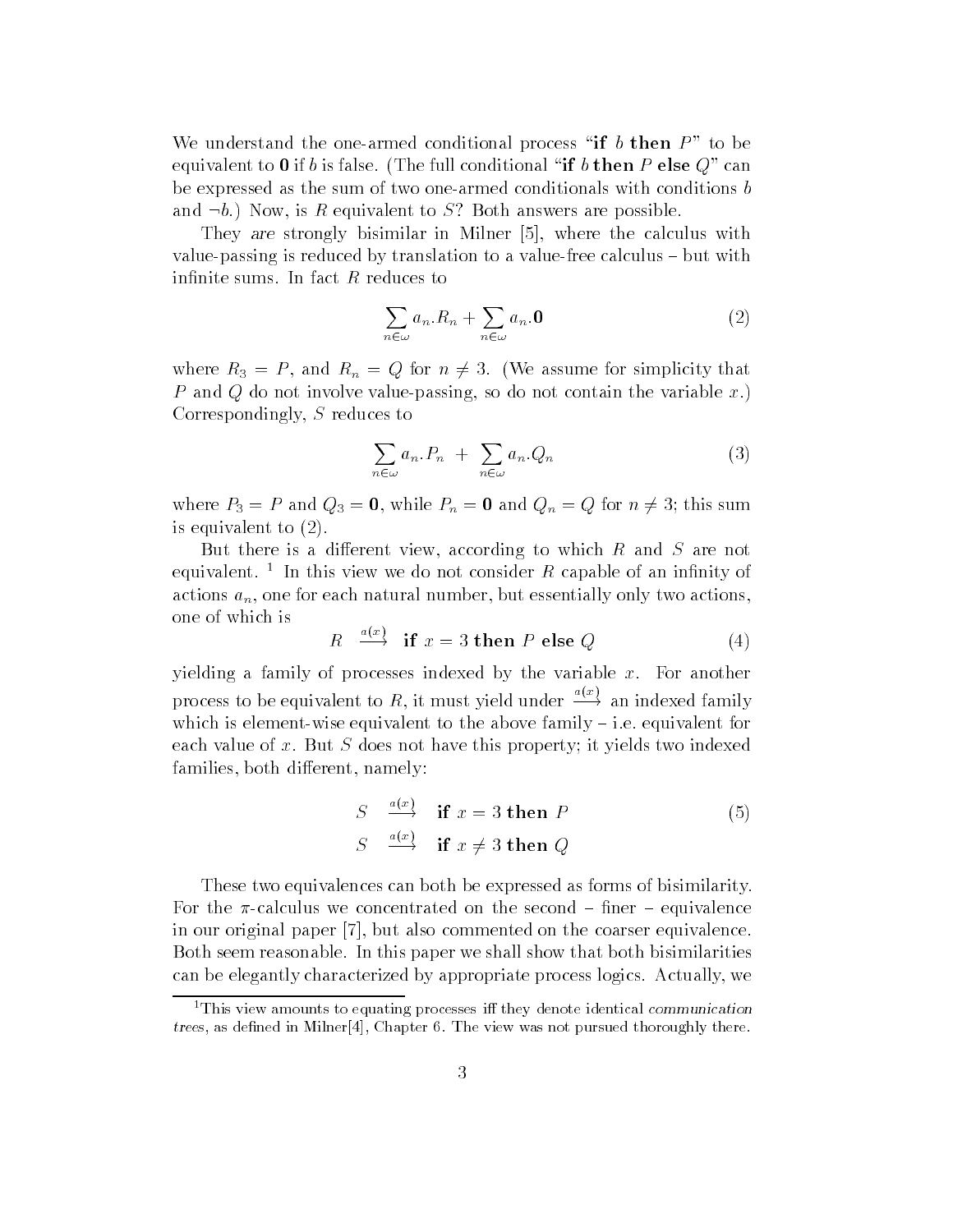shall examine a family of  $\varSigma^+$  logics, defined by including any combination of five logical connectives  $-$  mostly modalities  $-$  over and above a fixed set of connectives. It turns out that these yield eleven equivalences (several logics being equipotent), including our two bisimilarities. We are not yet interested in most of these equivalences per se; but the lattice which they form gives insight into the power of the various logical connectives

Now, what logical connectives should we expect in a logic for the  $\pi$ -calculus? Here, value expressions and value variables are themselves nothing but link-names. All computation is done with names  $x, y, \ldots$ ; thus, input and output actions take the form  $x(y)$  and  $\overline{xy}$ . It is natural to include some modality for each form of action; in particular, a modal formula

 $\langle x(y) \rangle A$ 

for input actions where  $y$  is bound. In fact, to characterize the finer of our two bisimilarities, we shall define a modality  $(x(y))^-$  such that

$$
P \models \langle x(y) \rangle^L A
$$
 iff for some P', P  $\xrightarrow{x(y)} P'$  and for all z, P' {z/y}  $\models A\{z/y\}$ 

The superscript L here stands for "late". It refers to the lateness of instantiation of the variable y;  $P'$  is chosen first, and then for all instances of  $y$  it must satisfy the corresponding instantiation of  $A$ . The coarser equivalence will be reflected by a modality with superscript  $E$  for "early"; this refers to the fact that the instance  $z$  of  $y$  is chosen first, and then a different  $P'$  may be chosen for each z.

It may be expected that, once we have included in our logic a suitable modality for each form of action, our characterization will be achieved. But this is not so, due to the special rôle of names in the  $\pi$ -calculus.

At first sight the  $\pi$ -calculus may appear to be just a degenerate form of value-passing calculus, which can then be translated (as above) to a value-free calculus, and hence characterized essentially by the logic  $PL$ . for suitable actions  $\alpha$ . But this neglects a crucial ingredient of  $\pi$ -calculus, namely the process form  $(x)P$ , known as restriction. This combinator gives scope to names  $-$  in other words, it allows the creation of *private* names; it is responsible for much of the power of the  $\pi$ -calculus, and prevents us from treating names as values in the normal way

Thus the algebra of names cannot be "translated away" from the  $\pi$ -calculus, in the same way that the algebra of (say) integers can be translated away from CCS. But what is this algebra of names? It is almost empty! There are no *constant* names, and no *operators* over names; this explains why the only value expressions are names themselves (as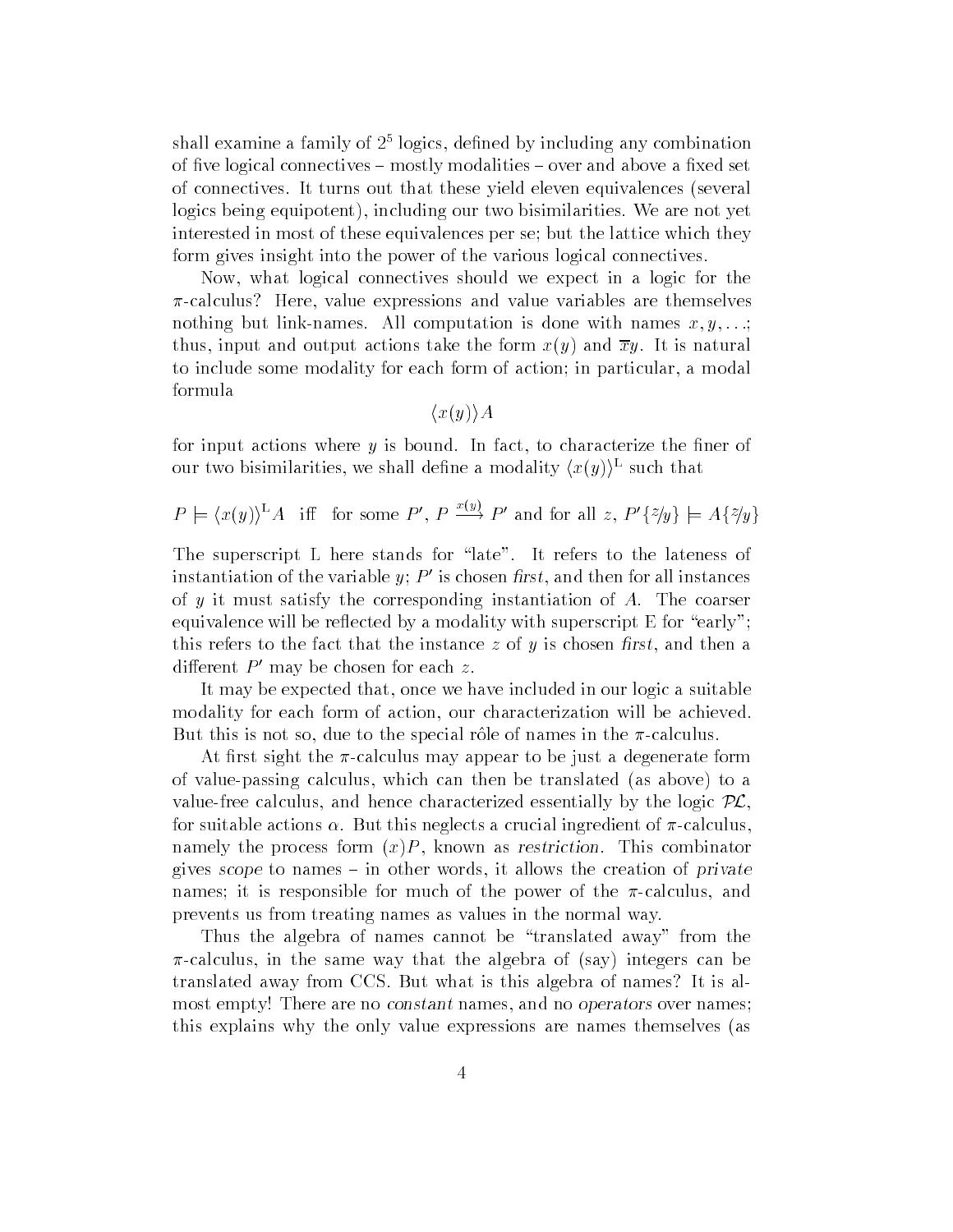variables). But what of boolean expressions, and the conditional form "if b then  $P$ "? Well, names have no properties except identity; thus the only predicate over names is equality – and indeed the  $\pi$ -calculus contains the match expression

$$
[x = y]P
$$

which is another way of writing "if  $x = y$  then P". It is therefore reasonable to expect that, by including an equality predicate in the form of a match formula

 $\mathbf{v}$  and  $\mathbf{v}$  and  $\mathbf{v}$  and  $\mathbf{v}$  and  $\mathbf{v}$  and  $\mathbf{v}$  and  $\mathbf{v}$  and  $\mathbf{v}$  and  $\mathbf{v}$  and  $\mathbf{v}$  and  $\mathbf{v}$  and  $\mathbf{v}$  and  $\mathbf{v}$  and  $\mathbf{v}$  and  $\mathbf{v}$  and  $\mathbf{v}$  and  $\mathbf{v}$  and

in our logics we succeed in characterizing the bisimilarities This indeed turns out to be the case Moreover the match formula is strictly neces sary; furthermore  $-$  which is not obvious  $-$  it is needed in the logic even if the match expression is omitted from the calculus

In the next section we present the  $\pi$ -calculus and its operational semantics; the reader therefore need not refer to previous papers, although familiarity with the  $\pi$ -calculus will certainly help; we also define the two bisimilarities In the third section we dene all the logical connectives we wish to consider, and derive a complete picture for the relative power of their different combinations.

#### $\overline{2}$ **Mobile Processes**

In this section we will recapitulate the syntax of agents from - and give agents two kinds of transitional semantics corresponding to late and early instantiation of input parameters. Based on these we will define late and early bisimulation equivalences

#### 2.1 Syntax

Assume an infinite set N of names and let  $x, y, z, w, v, u$  range over names. We also assume a set of agent identifiers ranged over by  $C$ , where each agent identifier C has a nonnegative arity  $r(C)$ .

Definition 1 The set of agents is defined as follows (we use  $P, Q, R$  to range over agents

<sup>-</sup>fitting to we have not given much consideration to the negative form  $|x \neq y|_{P}$ ; it requires further investigation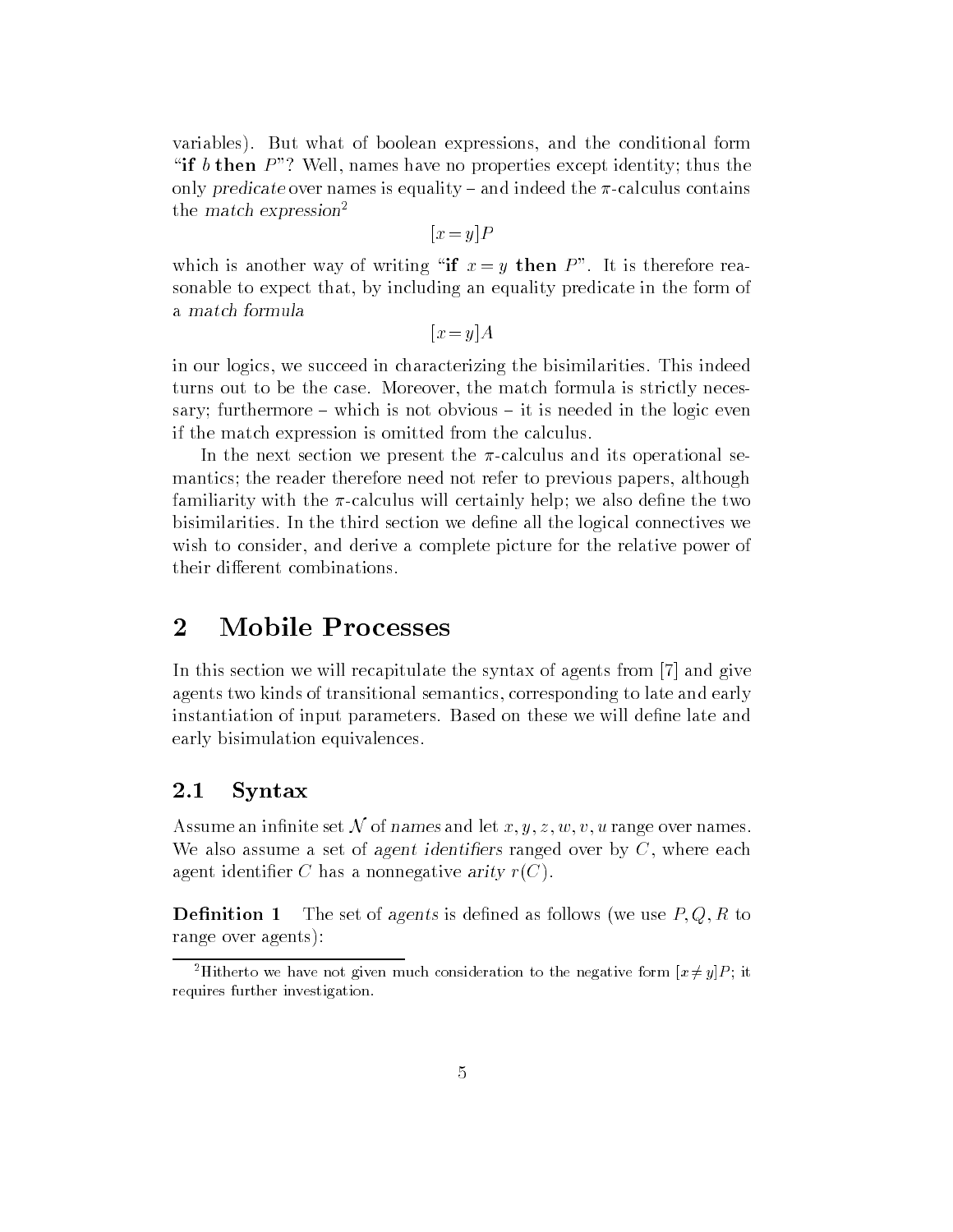|  |                          | (inaction)      |
|--|--------------------------|-----------------|
|  | $\overline{xy} \cdot P$  | (output prefix) |
|  | $x(y)$ . P               | (input prefix)  |
|  | $\tau$ . $P$             | (silent prefix) |
|  | (y)P                     | (restriction)   |
|  | $[x = y]P$               | (match)         |
|  | $P \mid Q$               | (composition)   |
|  | $P+Q$                    | (summation)     |
|  | $C(y_1,\ldots,y_{r(C)})$ | (defined agent) |

In each of w<sub>i</sub>y; I and iy; I are occurred of y in parentheses is a bind ing occurrence whose scope is P We write fn
P for the set of names occurring free in P. If  $\tilde{x} = x_1, \ldots, x_n$  are distinct and  $\tilde{y} = y_1, \ldots, y_n$  then  $P\{\hat{\theta}|\hat{x}\}\$  is the result of simultaneously substituting  $y_i$  for all free occurrences of  $x_i$   $(i = 1, \ldots, n)$  with change of bound names if necessary. Each agent constant  $C$  has a unique defining equation of the form

$$
C(x_1,\ldots,x_{r(C)})\stackrel{\text{def}}{=} P
$$

 $\Box$ 

where the xi are distinct and finds  $\mathcal{P} = \{x, 1\}$  ,  $\mathcal{P} = \{x, 1\}$ 

The order of precedence among the operators is the order listed in Def inition For a description of the intended interpretation of agents see - In examples we will find the state  $\mathcal{W}$  and  $\mathcal{W}$  are trailing -  $\mathcal{W}$  and  $\mathcal{W}$  are the state of  $\mathcal{W}$ will be abbreviated  $\tau + \overline{x}y$ . Also we sometimes write  $\text{fn}(P, Q, \ldots, x, y, \ldots)$ as an abbreviation for  $\text{fn}(P) \cup \text{fn}(Q) \cup \ldots \cup \{x, y, \ldots\}.$ 

### 2.2 Transitions

A transition is of the form

$$
P \stackrel{\alpha}{\longrightarrow} Q
$$

Intuitively, this transition means that  $P$  can evolve into  $Q$ , and in doing so perform the action  $\alpha$ . In our calculus there will be five kinds of action  $\alpha$  as follows. The silent action  $\tau$  corresponds to an internal computation. and the free output action  $\overline{xy}$  and free input action xy correspond to the transmission and reception of the free name  $y$  along  $x$ . The bound  $\cdots$  and  $\cdots$  and  $\cdots$  and  $\cdots$  and  $\cdots$  and  $\cdots$  and  $\cdots$  along  $\cdots$  and  $\cdots$  and  $\cdots$  and  $\cdots$ designates the places where the received name will go. The bound output  $\overline{x}(y)$  means that a local name designated by y is exported along x. A summary of the actions, their free names  $\text{fn}(\alpha)$  and bound names  $\text{bn}(\alpha)$ can be found in Table 1. We write  $n(\alpha)$  for  $fn(\alpha) \cup bn(\alpha)$ .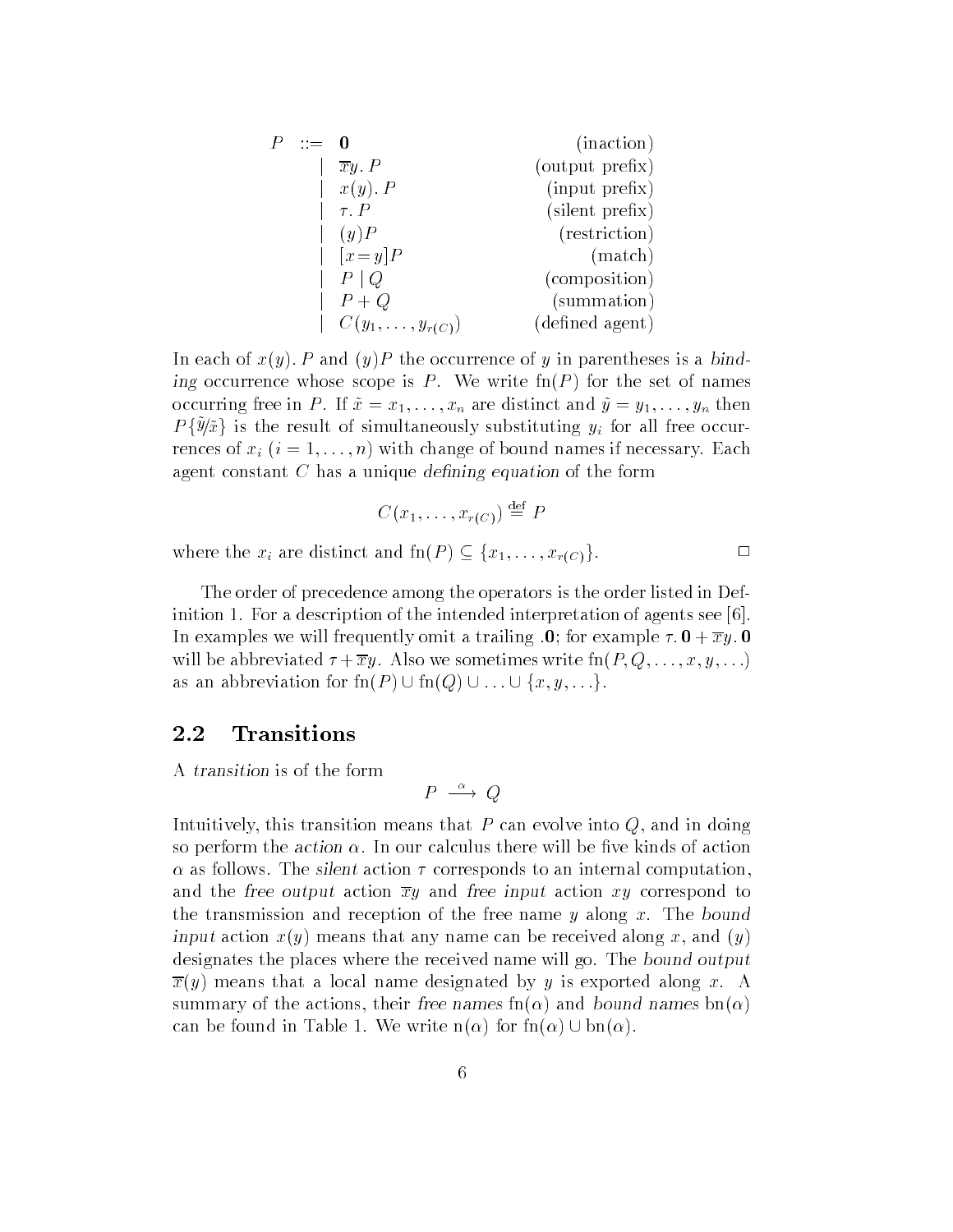| Ω.                                      | Kind         | $\ln(\alpha)$ | $bn(\alpha)$     |
|-----------------------------------------|--------------|---------------|------------------|
|                                         | Silent       |               |                  |
|                                         | Free Output  | $\{x,y\}$     |                  |
| $\frac{\overline{x}y}{\overline{x}(y)}$ | Bound Output | $\{x\}$       | $\boldsymbol{y}$ |
| xy                                      | Free Input   | $\{x,y\}$     |                  |
| x(y)                                    | Bound Input  | $\mathcal{X}$ | U                |

The silent and free actions are familiar from CCS In particular a free input action corresponds to an early instantiation of an input parameter since it carries both the port name and received value In contrast a bound input action carries only a port name, implying that the bound parameter will be instantiated at a later stage The bound output actions are used to infer so-called scope extrusions; their parameters will never be instantiated to free names so the issue of "late vs. early" does not arise.

In order to define the transitions between agents we first introduce the notions of structural congruence and variant

**Definition 2** The structural congruence  $\equiv$  on agents is the least congruence satisfying the following clauses

- 1. If P and Q differ only in the choice of bound names, i.e. they are alpha-equivalent in the standard sense, then  $P \equiv Q$ ,
- 2.  $P|Q \equiv Q|P$ ,
- 3.  $P + Q \equiv Q + P$ .
- xx-P P
- 5. If  $C(\tilde{x}) \stackrel{\text{def}}{=} P$  then  $C(\tilde{y}) \equiv P\{\tilde{\mathcal{Y}}/\tilde{x}\}\$

A variant of the transition  $P \longrightarrow Q$  is a transition which only differs in that  $P$  and  $Q$  have been replaced by structurally congruent agents, and  $\alpha$  has been alpha-converted, where a name bound in  $\alpha$  includes Q in its scope and the contract of the contract of the contract of the contract of the contract of the contract of the contract of the contract of the contract of the contract of the contract of the contract of the contract of the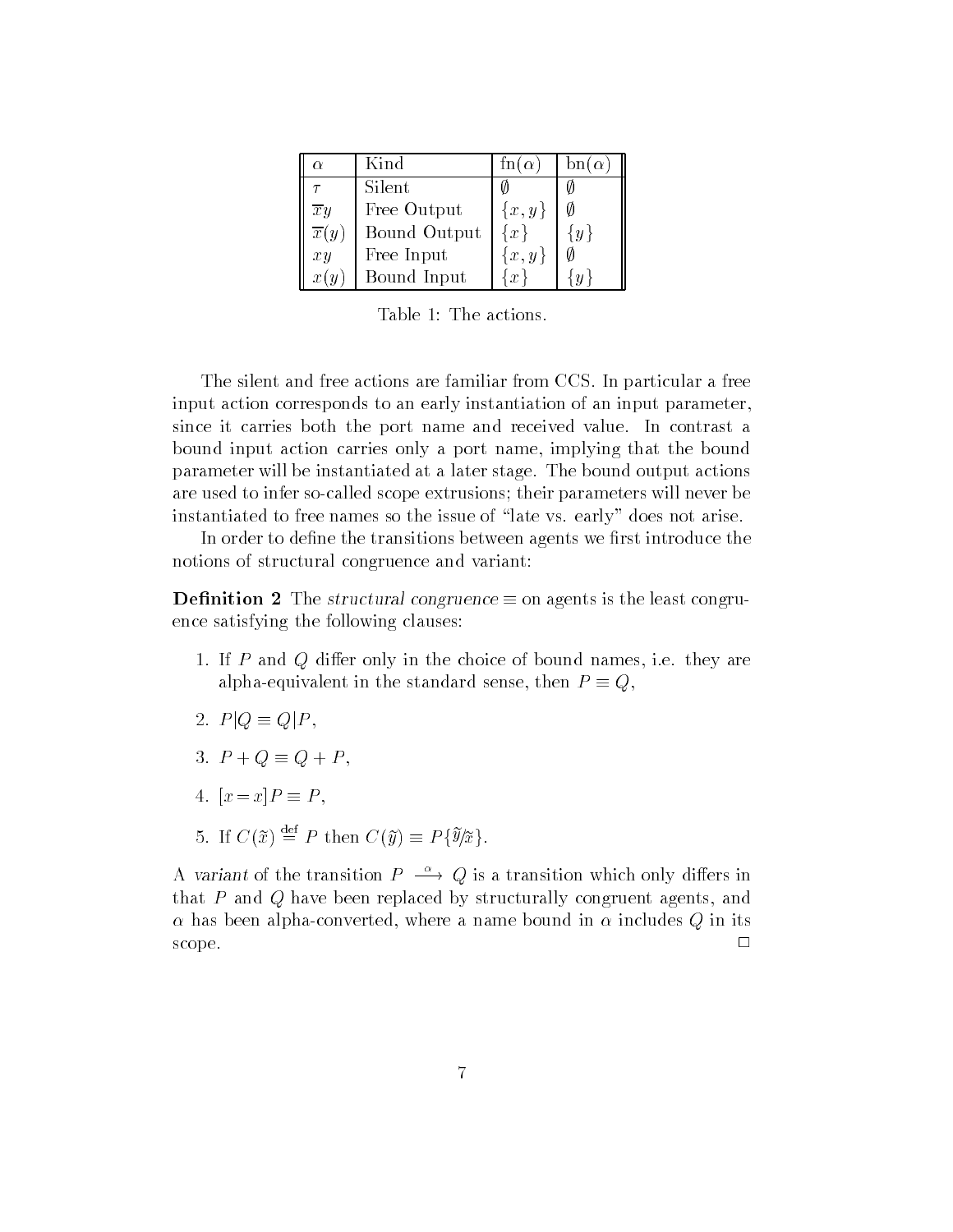As an example the following transitions are variants of each other

$$
x(y). \overline{y}z \xrightarrow{x(y)} \overline{y}z
$$
  
\n
$$
x(y). \overline{y}z \xrightarrow{x(u)} \overline{u}z
$$
  
\n
$$
[x=x]x(y). \overline{y}z \xrightarrow{x(y)} \overline{y}z
$$
  
\n
$$
[x=x]x(y). \overline{y}z \xrightarrow{x(u)} \overline{u}z
$$

The second transition differs from the first in that the name  $y$  has been alpha converted to  $u$  in the action and in the agent after the arrow. The third transition diers from the replaced by the rate of the replaced by the replaced by the replaced by the replaced by the replaced by the replaced by the replaced by the replaced by the replaced by the replaced by the re a structurally congruent agent, and the fourth transition combines these changes

Below we will give two sets of rules for inferring transitions one set corresponding to early and one corresponding to late instantiation In each rule, the transition in the conclusion stands for all variants of the  $t$  . We begin with the set of rules in  $\mathbb{R}^n$ as follows

**Definition 3** The set of rules LATE consists of the following:

ACT: 
$$
\frac{\overline{P} \xrightarrow{\alpha} P'}{\alpha \cdot P \xrightarrow{\alpha} P}
$$
 SUM:  $\frac{P \xrightarrow{\alpha} P'}{P + Q \xrightarrow{\alpha} P'}$   
\nPAR:  $\frac{P \xrightarrow{\alpha} P'}{P | Q \xrightarrow{\alpha} P' | Q}$  bn( $\alpha$ )  $\cap$  fn( $Q$ ) =  $\emptyset$   
\nL-COM:  $\frac{P \xrightarrow{\overline{x}y} P' \ Q \xrightarrow{\overline{x}(z)} Q'}{P | Q \xrightarrow{\overline{P} P' | Q' \{y/z\}}$  CLOSE:  $\frac{P \xrightarrow{\overline{x}(y)} P' \ Q \xrightarrow{\overline{x}(y)} Q'}{P | Q \xrightarrow{\overline{P} \{Q' \}} (y) (P' | Q')}$   
\nRES:  $\frac{P \xrightarrow{\alpha} P'}{(y) P \xrightarrow{\alpha} (y) P'} y \notin n(\alpha)$  OPEN:  $\frac{P \xrightarrow{\overline{x}y} P'}{(y) P \xrightarrow{\overline{x}(y)} P'} y \neq x$ 

We write  $P \longrightarrow_L Q$  to mean that the transition  $P \longrightarrow Q$  can be inferred from LATE.  $\Box$ 

A reader familiar with the rules in - will note that late is more concise yet it generates the same transitions The use of variants and struc tural congruence makes it possible to formulate the rules without explicit alpha conversions in rules generating bound actions, and special rules for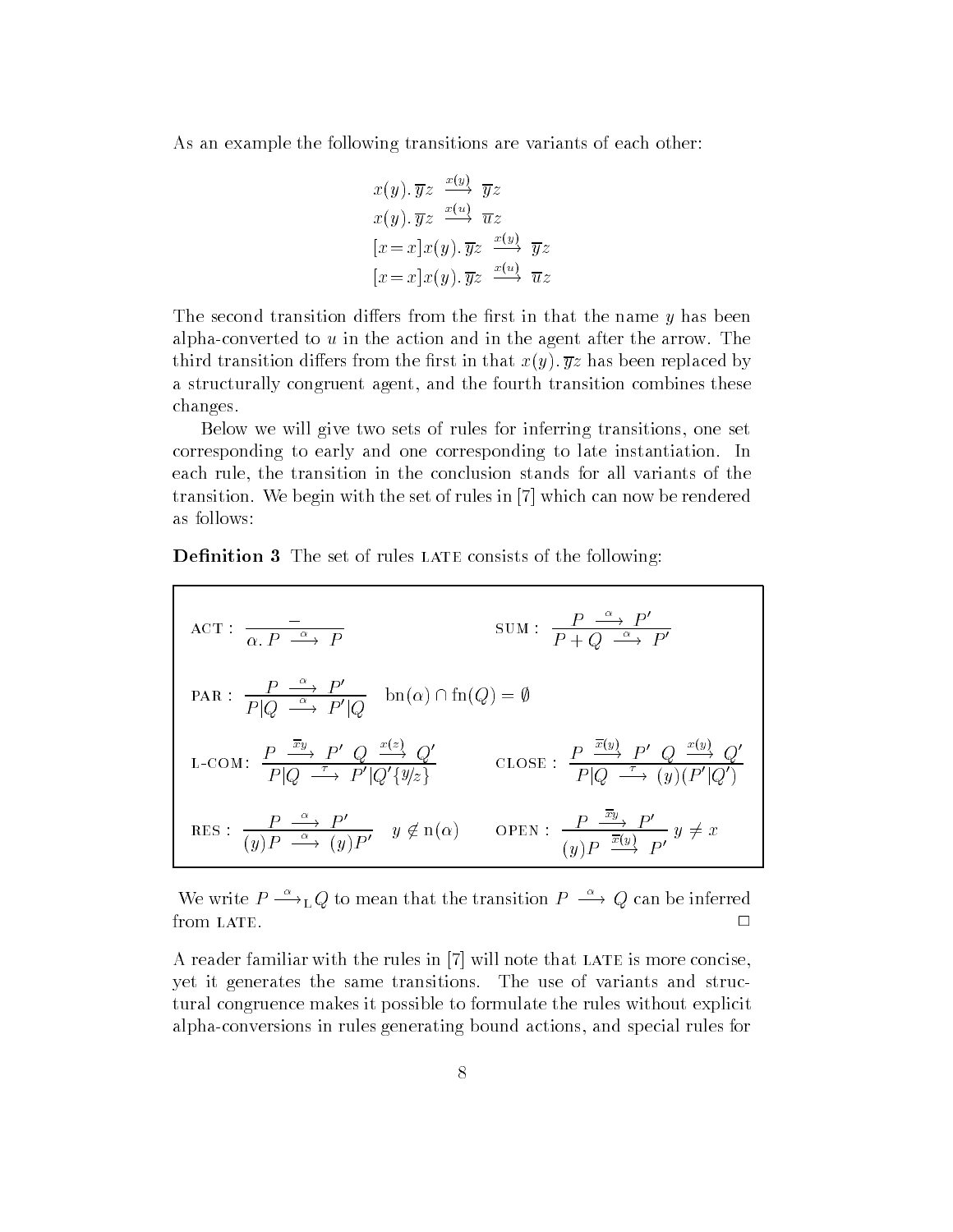identifiers and matching are unnecessary because of clauses 4 and 5 in Definition 2. For example, we can infer

$$
[x = x]x(y). \overline{y}z \xrightarrow{x(u)} \overline{u}z
$$

since this transition is a variant of  $x(y)$ .  $\overline{y}z \xrightarrow{y} \overline{y}z$  which is an instance of ACT. This effect of "factoring" all issues related to structural congruence from the rules of action can also be obtained by a special structural rule

$$
\frac{P' \equiv P \quad P \quad \xrightarrow{\alpha} \quad Q \quad Q \equiv Q'}{P' \quad \xrightarrow{\alpha} \quad Q'}
$$

For example, the transition above can be inferred with this rule since  $x(u)$ .  $\overline{u}z \longrightarrow \overline{u}z$  is an instance of ACT and  $|x=x|x(y)|$ .  $\overline{y}z \equiv x(u)$ .  $\overline{u}z$ .

In late the name bound by an input prex form x
y- P becomes instantiated in L-COM when a communication between two agents is inferred. Note that no rule in LATE generates a free input action. In contrast, with an early instantiation scheme the bound name  $y$  is instantiated when inferring an input transition from x
y- P

**Definition 4** The set of rules EARLY is obtained from LATE by replacing the rule L-COM with the following two rules:

E-INPUT: 
$$
\frac{1}{x(y). P \xrightarrow{xw} P\{w/y\}}
$$
 E-COM:  $\frac{P \xrightarrow{\overline{x}y} P' Q \xrightarrow{xy} Q'}{P|Q \xrightarrow{\tau} P'|Q'}$ 

We write  $P \longrightarrow_{\mathbb{E}} Q$  to mean that the transition  $P \longrightarrow Q$  can be inferred

The new rule E-INPUT admits an instantiation to any name  $w$ , so there will always be a suitable free input action available as a premise in E-COM. Note that the rule ACT remains in EARLY, so an input prefix may still generate bound input actions  $-$  these are needed with the rules open and close to achieve scope extrusions such as

$$
x(y)
$$
.  $P|(y)\overline{x}y$ .  $Q \longrightarrow_E(y)(P|Q)$ 

The following example highlights the different operations of LATE and EARLY. Assume that we want to infer a communication in the agent

$$
x(y)
$$
.  $P(y) | Q(y, u) | \overline{x}u$ . R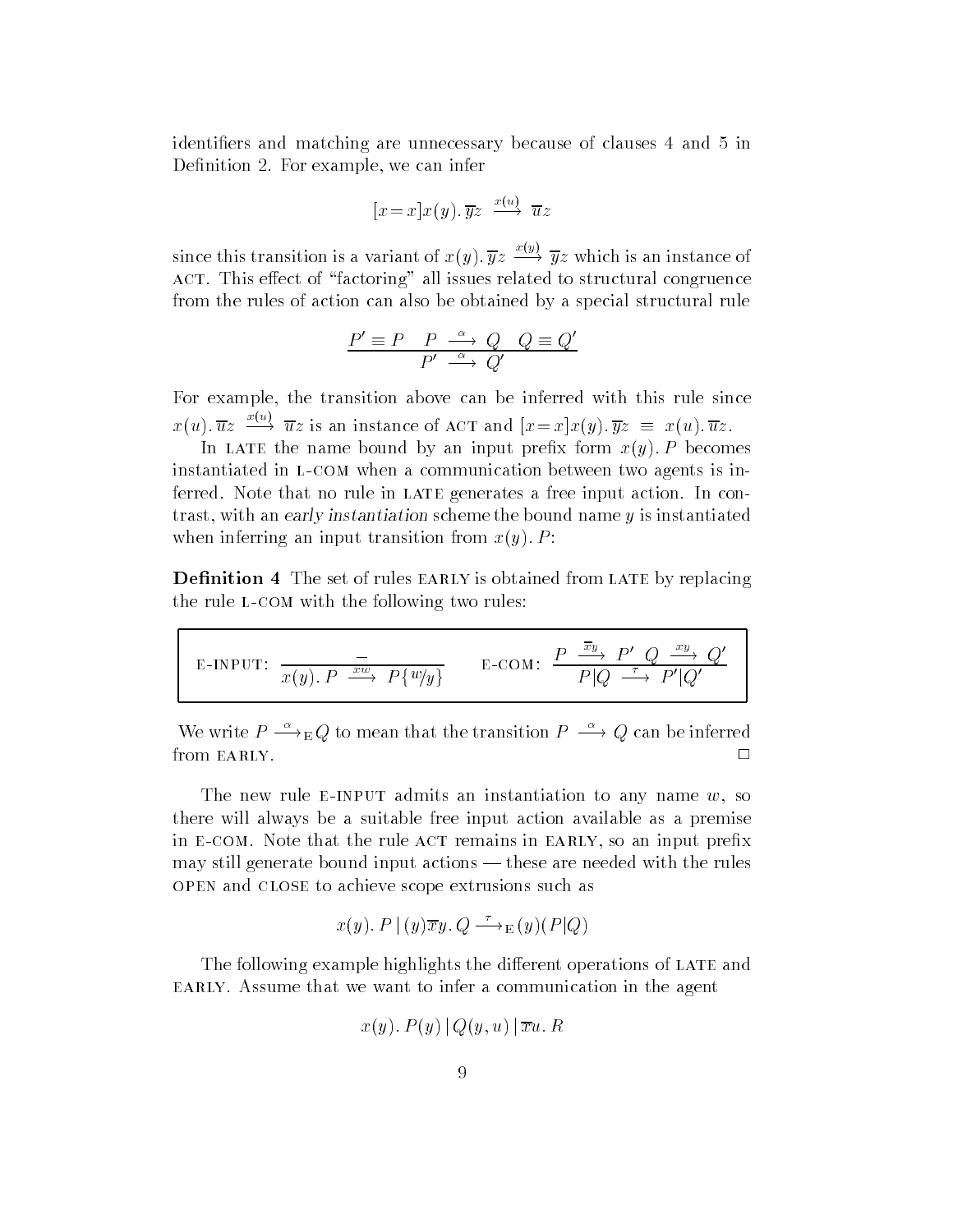(We write " $P(y)$ " to signify that P depends on y, and similarly for Q.) Using LATE we need a new name  $z$  in the PAR rule to avoid conflicts with the free names in  $Q(y, u)$ :

$$
\frac{\overline{x(y). P(y) \xrightarrow{x(z)} \Gamma P(z)}}{x(y). P(y) |Q(y, u) \xrightarrow{x(z)} \Gamma P(z) |Q(y, u)} \frac{-}{\overline{xu}. R \xrightarrow{\overline{xu}} \Gamma R}
$$
\n
$$
x(y). P(y) |Q(y, u)| \overline{xu}. R \xrightarrow{\tau} \Gamma P(u) |Q(y, u)| R
$$

Using EARLY the same communication can be inferred:

$$
\frac{\overline{x(y). P(y) \xrightarrow{xu} \mathbb{E} P(u)}}{x(y). P(y) | Q(y, u) \xrightarrow{xu} \mathbb{E} P(u) | Q(y, u)} \qquad \frac{-}{\overline{xu}. R \xrightarrow{\overline{xu}} \mathbb{E} R}
$$
\n
$$
x(y). P(y) | Q(y, u) | \overline{xu}. R \xrightarrow{\tau} \mathbb{E} P(u) | Q(y, u) | R
$$

The following lemma shows how  $\stackrel{\alpha}{\longrightarrow}_E$  and  $\stackrel{\alpha}{\longrightarrow}_L$  are related.

#### Lemma 1

1.  $P \xrightarrow{\sim} E P'$  iff  $P \xrightarrow{\sim} L P'$ 2.  $P \xrightarrow{\sim} E P'$  iff  $P \xrightarrow{\sim} L P'$ 3.  $P \xrightarrow{\sim} {}_{E} P'$  iff  $P \xrightarrow{\sim} {}_{L} P'$ 4.  $P \stackrel{w}{\longrightarrow}_E P'$  iff  $\exists P'', w : P \stackrel{\sim}{\longrightarrow}_L P''$  with  $P' \equiv P'' \{y/w\}$ 5.  $P \longrightarrow_{\mathbb{E}} P'$  iff  $P \longrightarrow_{\mathbb{L}} P'$ 

recent in statistical induction over himself when himself ring proof of  $\blacksquare$  and 1, and the proof of  $5$  uses all of  $1-4$ .  $\Box$ 

In view of this lemma it will not be necessary to distinguish between  $\longrightarrow_E$  and  $\longrightarrow_L$ , and we will simply write  $\longrightarrow$  for  $\longrightarrow_E$  from now on.

### 2.3 Late and Early Bisimulations

We rst recall the denition of bisimulation in -

**Definition 5** A binary relation S on agents is a late simulation if  $PSQ$ implies that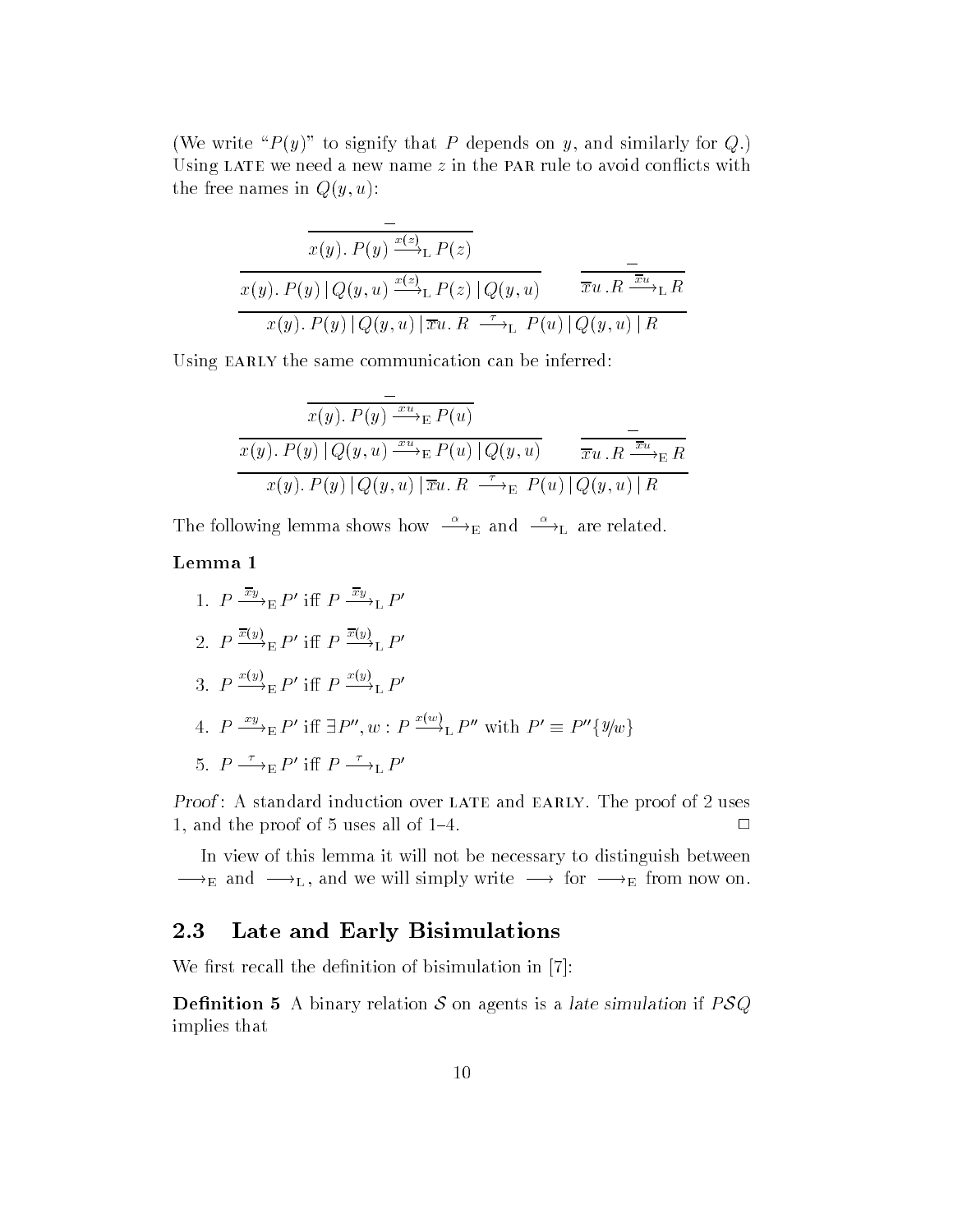1. If  $P \longrightarrow P'$  and  $\alpha$  is  $\tau, \overline{x}z$  or  $\overline{x}(y)$  with  $y \notin \text{fn}(P, Q)$ , then for some  $Q'$ ,  $Q \stackrel{\alpha}{\longrightarrow} Q'$  and  $P' \mathcal{S} Q'$ 

2. If 
$$
P \xrightarrow{x(y)} P'
$$
 and  $y \notin \text{fn}(P, Q)$ ,  
then for some  $Q'$ ,  $Q \xrightarrow{x(y)} Q'$  and for all  $w, P'\{w/y\}SQ'\{w/y\}$ 

The relation  $S$  is a late disimulation if both  $S$  and  $S^{-1}$  are late simulations. We define late bisimilarity  $P \geq Q$  to mean that  $P \cup Q$  for some late bisimulation  $S$ .  $\Box$ 

Note that late simulations do not require anything of free input ac there is a strong requirement on bound input actions in bound input actions  $\mathbf{f}$ resulting agents  $P'$  and  $Q'$  must continue to simulate for all instances  $w$  of the bound name. The term "late" refers to the fact that these  $w$ are introduced after the simulating derivative  $Q'$  has been chosen. The algebraic theory of - L is explored in -

The natural bisimulation equivalence for early instantiation will use free input actions rather than the extra requirement (clause  $2$ ) on bound input actions

**Definition 6** A binary relation S on agents is an early simulation if  $PSQ$ implies that

If 
$$
P \xrightarrow{\alpha} P'
$$
 and  $\alpha$  is any action with  $bn(\alpha) \cap fn(P, Q) = \emptyset$ ,  
then for some  $Q'$ ,  $Q \xrightarrow{\alpha} Q'$  and  $P'SQ'$ 

The relation  $S$  is an early bisimulation if both  $S$  and  $S$  - are early simul- $\alpha$  and  $\alpha$  are the early bisimilarity  $P \rightarrow E Q$  to mean that  $P \cup Q$  for some early bisimulation  $S$ .  $\Box$ 

So, in an early simulation different instances of an input transition (i.e. different free inputs) may be simulated by different  $Q'$ . Late and early bisimilarity represent the two different views of equivalence presented in the introduction. To see that these two equivalences are different consider the following example

$$
P = x(u) \cdot \tau + x(u)
$$
  

$$
Q = P + x(u) \cdot [u = z] \tau
$$

Then  $I \rightarrow E \otimes I$ , but  $I \not\sim L \otimes I$ . The reason is the transition

$$
Q \xrightarrow{x(u)} [u=z]\tau \tag{6}
$$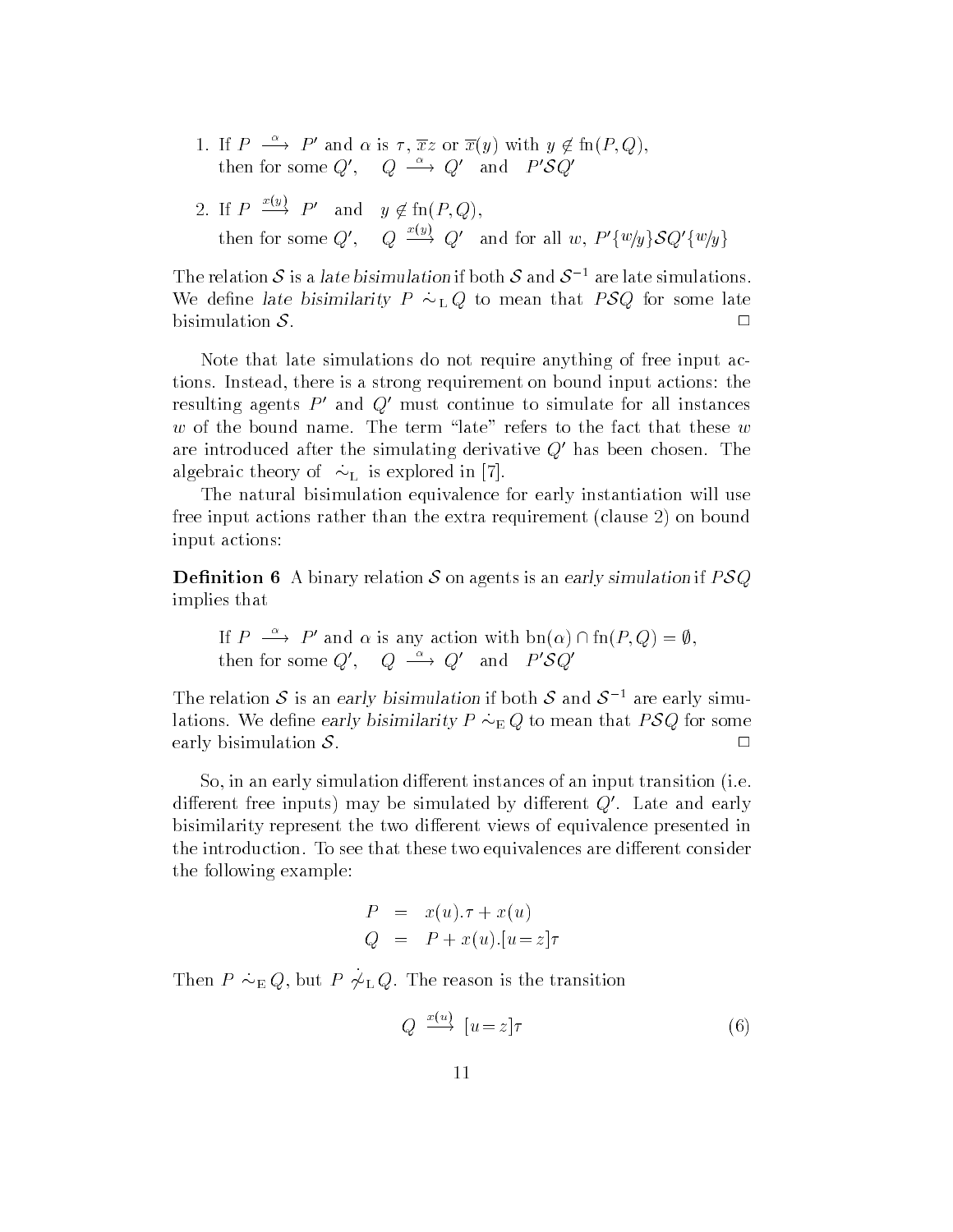P has no transition which simulates (6) for all instantiations of  $u$ . However for all free in the simulations there is a simulation of transition of the simulation of  $\alpha$ is

$$
P \xrightarrow{xz} \tau
$$

(since  $(|a-z|/|1|)$  of  $z = 1/|a|$  and for an other names it is

$$
P \ \stackrel{xu}{\longrightarrow} \ \mathbf{0}
$$

since the since  $\mathbf{u}$  is the since  $\mathbf{u}$  and  $\mathbf{v}$ 

will now support our claim from  $\mathbb{R}^n$  that  $\mathbb{R}^n$  is the obtained by obtained by obtained by  $\mathbb{R}^n$ commuting the quantifiers in clause  $2$  of Definition  $5$ :

**Definition 7** A binary relation  $S$  on agents is an alternative simulation if  $PSQ$  implies that

- 1. If  $P \longrightarrow P'$  and  $\alpha$  is  $\tau, \overline{x}z$  or  $\overline{x}(y)$  with  $y \notin \text{fn}(P, Q)$ , then for some  $Q'$ ,  $Q \stackrel{\alpha}{\longrightarrow} Q'$  and  $P'SQ'$
- 2. If  $P \stackrel{\sim}{\longrightarrow} P'$  and  $y \notin \text{fn}(P,Q)$ , then for all w, there is Q' such that  $Q \stackrel{\sim}{\longrightarrow} Q'$  and  $P' \{w/y\} \{SQ'\{w/y\}$

The relation  $S$  is an alternative bisimulation if both  $S$  and  $S$  - are alternative simulations. We define  $P \sim Q$  to mean that  $P \delta Q$  for some alternative bisimulation  $S$ .  $\Box$ 

It is obvious that every late simulation is also an alternative simulation so  $\sim_{\mathrm{L}}\ \subseteq\ \sim$  . Furthermore we have:

Lemma 2  $\sim$   $=$   $\sim$  E

recent requirements in the follows that the following two requirements on any relation  $S$  are equivalent:

$$
\forall P, Q, x, y, P': \text{If } P \xrightarrow{xy} P' \text{ then } \exists Q': Q \xrightarrow{xy} Q' \text{ and } P'SQ'
$$

$$
\forall P, Q, x, w, P''': \text{If } P \xrightarrow{x(w)} P'' \text{ then } \forall y \exists Q''': Q \xrightarrow{x(w)} Q'' \text{ and } P''\{\exists y/w\}SQ''\{\exists y/w\}
$$

Hence,  $S$  is an alternative simulation iff it is an early simulation.  $\Box$ 

Thus - It strictly weaker than - It will not explore that the theory of - L it is an equivalence - L it is an extra difference relation and in preserved in by an operators except input prenx, and if  $T \rightarrow \gamma g$  ( $\gamma \approx E Q$ )  $\gamma g$  from an w  $\mathbf{r}$  . Then  $\mathbf{r}$  and  $\mathbf{r}$  and  $\mathbf{r}$  and  $\mathbf{r}$  and  $\mathbf{r}$  and  $\mathbf{r}$  and  $\mathbf{r}$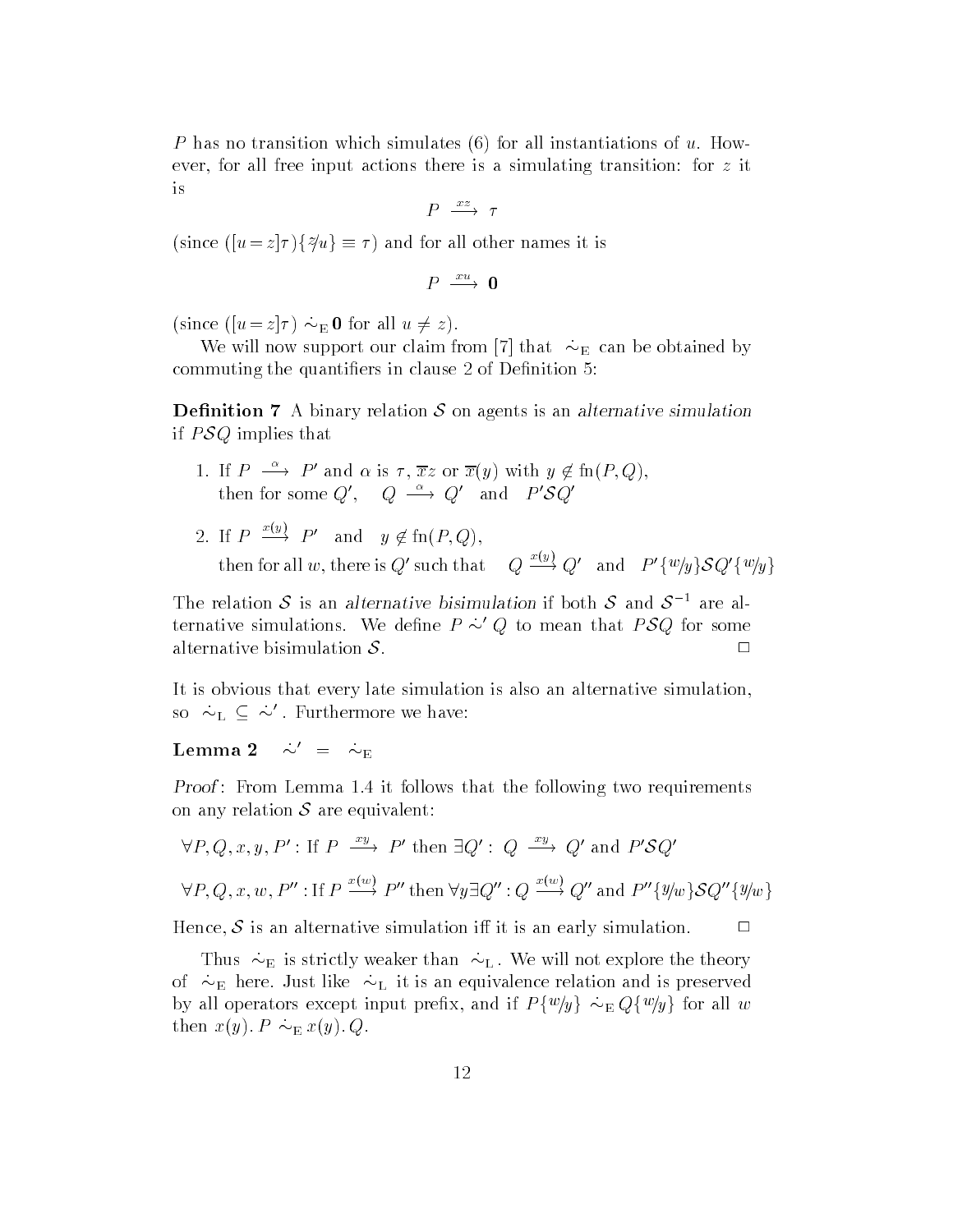#### 3 Modal Logics

In this section we establish characterizations of late and early bisimilarity in terms of properties expressible in various modal logics In addition we compare in detail the distinguishing power of a number of logics. We begin by introducing a logic encompassing all those we consider and establishing some properties of its satisfaction relation

#### 3.1 **Connectives**

**Definition 8** The logic  $A$  is a subset, specified below, of the set of formulae given by

$$
A ::= \Lambda_{i \in I} A_i \qquad (I \text{ a denumerable set})
$$
  
\n
$$
\begin{array}{ccc}\n| & \neg A \\
[x = y]A \\
\langle \alpha \rangle A & (\alpha = \tau, \overline{x}y, xy, \overline{x}(y), x(y)) \\
\langle x(y) \rangle^{\mathcal{L}} A \\
\langle x(y) \rangle^{\mathcal{E}} A\n\end{array}
$$

In each of  $\langle \overline{x}(y) \rangle A, \langle x(y) \rangle^L A$  and  $\langle x(y) \rangle^E A$ , the occurrence of y in parentheses is a binding occurrence whose scope is  $A$ . The set of names occurring free in A is written  $\text{fn}(A)$ . The logic A consists of those formulae A with  $\text{fn}(A)$  finite  $\Box$ 

In Definition 9 below we shall introduce a satisfaction relation  $\models$  between agents and formulae of  $A$ . Although the definition will be a little more complex, the relation will have the following simple characterization:

Proposition - For all agents P

 $P \models \bigwedge_{i \in I} A_i$  $\iota \vdash I$  is an interesting  $\iota \subseteq \iota$  , and if  $\iota \in \iota$  if  $\iota \circ \iota$ P j a i not province a i not province a interest of the interest of the interest of the interest of the interest of the interest of the interest of the interest of the interest of the interest of the interest of the intere  $P \models [x = y]A$ iff if  $x = y$  then  $P \models A$  $P \models \langle \alpha \rangle A$  if for some P',  $P \rightarrow P'$  and  $P' \models A$ , for  $\alpha = \tau, \overline{x}y, xy$ 

and assuming that the name  $y$  is not free in  $P$ 

$$
P \models \langle \overline{x}(y) \rangle A \quad \text{iff} \quad \text{for some } P', \ P \xrightarrow{x(y)} P' \text{ and } P' \models A
$$
  
\n
$$
P \models \langle x(y) \rangle A \quad \text{iff} \quad \text{for some } P', \ P \xrightarrow{x(y)} P' \text{ and for some } z, \ P'\{z/y\} \models A\{z/y\}
$$
  
\n
$$
P \models \langle x(y) \rangle^{\mathbb{L}} A \quad \text{iff} \quad \text{for some } P', \ P \xrightarrow{x(y)} P' \text{ and for all } z, \ P'\{z/y\} \models A\{z/y\}
$$
  
\n
$$
P \models \langle x(y) \rangle^{\mathbb{E}} A \quad \text{iff} \quad \text{for all } z \text{ there is } P' \text{ such that } P \xrightarrow{x(y)} P' \text{ and } P'\{z/y\} \models A\{z/y\}
$$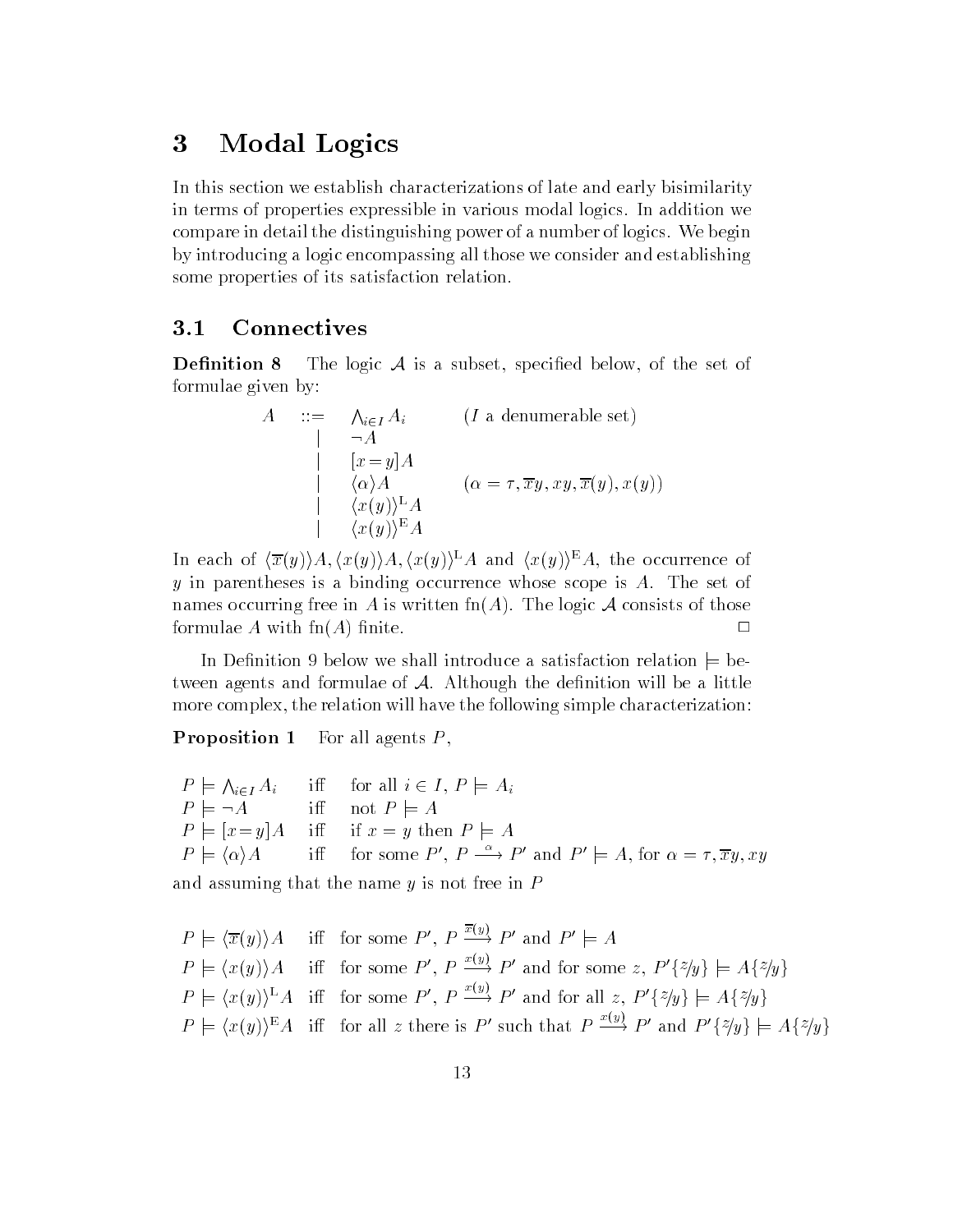The assumption on y is no constraint since Lemma  $3(a)$  below asserts that alpha-convertible formulae are logically equivalent.

Before embarking on the formal definitions we will explain the intuition behind the connectives. Conjunction, negation, and the silent. output and free input modalities work as in the logic  $PL$  described in the introduction We will write true for the empty conjunction and false for  $\neg$ true. Note that an atomic equality predicate on names can be defined in versity of the matching connective  $\omega$   $\mathbf{v}$  is the formulate

$$
\neg [x = y] \mathbf{false}
$$

holds of P precisely when  $x = y$ , regardless of P. Conversely, if an atomic equality predicate 
xy on names were taken as primitive xy-A could be derived as  $\neg((x=y) \land \neg A)$ .

There are three kinds of bound input modality. They all require an agent to have a bound input transition of type  $P \stackrel{\sim}{\longrightarrow} P'$  but they differ in the requirements on P'. The basic bound input modality  $\langle x(y) \rangle A$  merely requires that  $P'$  satisfies A for some instantiation of the parameter y. The late modality  $(x(y))^2$  is stronger; it requires P to satisfy A for all such instantiations. Finally the early modality  $(x(y))$  is weaker than the late modality; it allows different derivatives  $P$  to satisfy  $A$  for the different instantiations of  $y$ . As an example let

$$
A = \langle x(y) \rangle \neg \langle \tau \rangle \text{true}
$$
  
\n
$$
A_L = \langle x(y) \rangle^L \neg \langle \tau \rangle \text{true}
$$
  
\n
$$
A_E = \langle x(y) \rangle^E \neg \langle \tau \rangle \text{true}
$$

First put

 $\cdots$  y u-transformation  $\cdots$ 

It then holds that

$$
P_1 \models A
$$

The derivative P is nere  $|y=u|\tau$  and there are instantiations of y, namely all but u, where P' has no  $\tau$ -transition and thus satisfies  $\neg \langle \tau \rangle$ true. But for  $y = u$  there is such a transition, hence  $P_1$  satisfies neither  $A_E$  nor  $A_L$ . Next assume  $u \neq v$  and consider

$$
P_2 = x(y) \cdot [y = u]\tau + x(y) \cdot [y = v]\tau
$$

Here there are two possible derivatives under the bound input action  $x(y)$ . The derivative corresponding to the left branch lacks a  $\tau$  transition for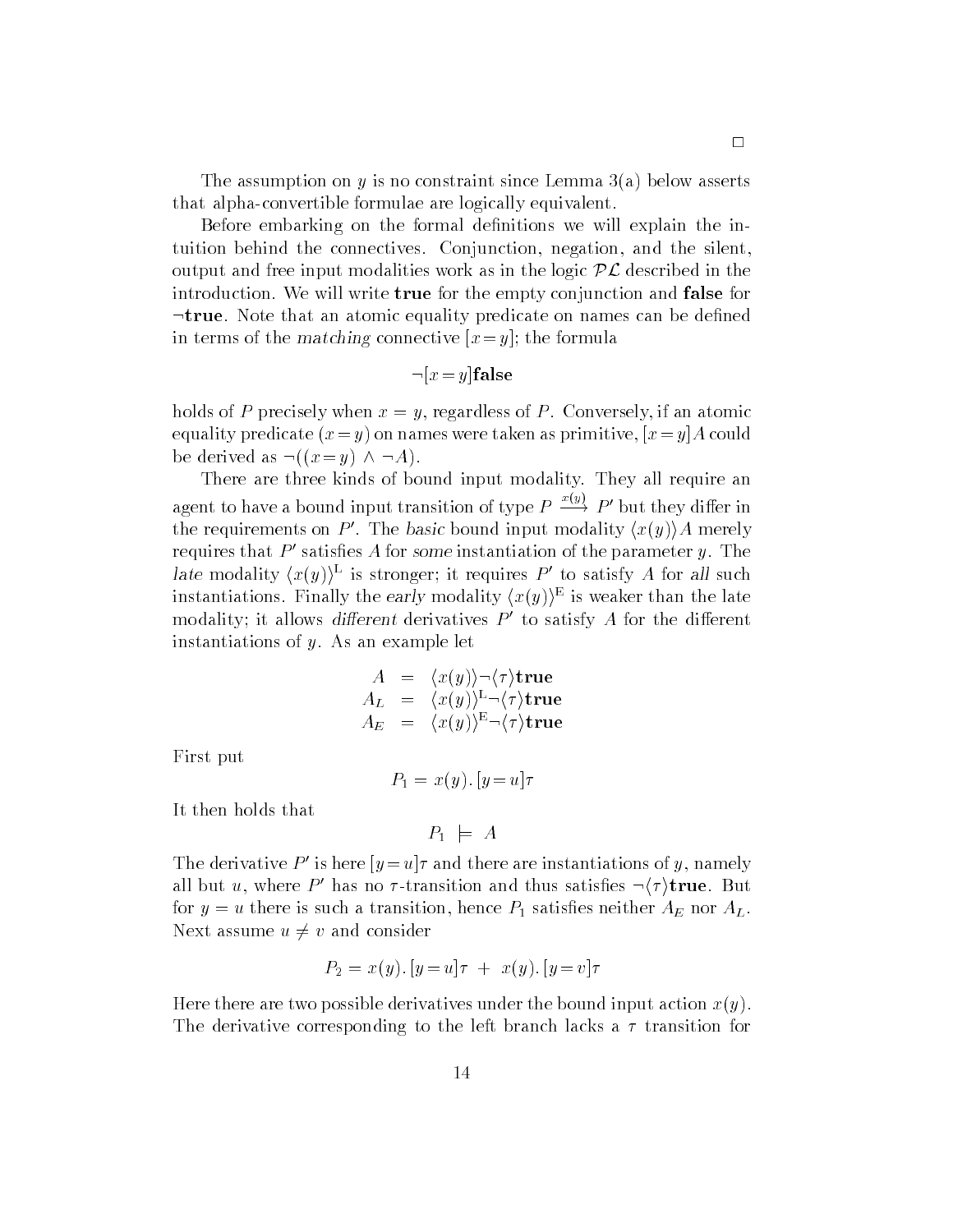$y \neq u$ , while the right branch lacks a  $\tau$  transition for  $y \neq v$ . It follows that for any instantiation of y we can choose a derivative lacking a  $\tau$ ; thus

 $P_2 \models A_E$ 

Of course  $P_2$  also satisfies A, but it does not satisfy  $A_L$  since no single derivative lacks a  $\tau$  for all instantiations of y. Finally consider

 $P_3 = x(y)$ 

Then  $P_3$  satisfies all of  $A, A_E$  and  $A_L$ .

The dual operators  $\alpha$ ,  $x(y)$   $\in$  and  $\alpha(y)$   $\in$   $\alpha$ ,  $\alpha(y)$ ,  $\alpha(y)$  and  $\alpha(y)$ are denoted in the standard way of the standard way  $\Lambda$  . A standard way note in particular, we note in particular, ular the following properties

$$
P \models [x(y)]A \text{ iff for all } P', \text{ if } P \xrightarrow{x(y)} P' \text{ then for all } z, P'\{z/y\} \models A\{z/y\}
$$
  

$$
P \models [x(y)]^{\text{L}}A \text{ iff for all } P', \text{ if } P \xrightarrow{x(y)} P' \text{ then for some } z, P'\{z/y\} \models A\{z/y\}
$$
  

$$
P \models [x(y)]^{\text{E}}A \text{ iff there is } z \text{ such that for all } P', \text{ if } P \xrightarrow{x(y)} P' \text{ then } P'\{z/y\} \models A\{z/y\}
$$

 $S = \pm 1$  , which are signification over derivatives whereas higher derivatives whereas higher derivatives whereas higher derivatives where  $\pm 1$ plies existential quantification. Note that with the three bound input modalities and their duals all combinations of existential/universal quantifications of derivatives and parameter instantiation are covered.

We now return to the formal definition of the satisfaction relation:

Definition 9 The satisfaction relation between agents and formulae of  $\mathcal A$  is given by:

| $P \models \bigwedge_{i \in I} A_i$             | if | for all $i \in I, P \models A_i$                                             |
|-------------------------------------------------|----|------------------------------------------------------------------------------|
| $P \models \neg A$                              | if | not $P \models A$                                                            |
| $P \models [x = y] A$                           | if | if $x = y$ then $P \models A$                                                |
| $P \models \langle \alpha \rangle A$            | if | for some P', $P \stackrel{\alpha}{\longrightarrow} P'$ and $P' \models A$ ,  |
|                                                 |    | for $\alpha = \tau, \overline{x}y, xy$                                       |
| $P = \langle \overline{x}(y) \rangle A$         | if | for some P' and $w \notin \text{fn}(A) - \{y\},\$                            |
|                                                 |    | $P \stackrel{\overline{x}(w)}{\longrightarrow} P'$ and $P' \models A\{w/y\}$ |
| $P \models \langle x(y) \rangle A$              |    | if for some P' and w, $P \stackrel{x(w)}{\longrightarrow} P'$                |
|                                                 |    | and for some z, $P'\{\tilde{z}/w\} \models A\{\tilde{z}/w\}$                 |
| $P \models \langle x(y) \rangle^{\mathsf{L}} A$ | if | for some $P'$ and w, $P \stackrel{x(w)}{\longrightarrow} P'$                 |
|                                                 |    | and for all z, $P'\{z/w\} \models A\{z/y\}$                                  |
| $P \models \langle x(y) \rangle^E A$            | if | for all z there are $P'$ and w such that                                     |
|                                                 |    | $P \stackrel{x(w)}{\longrightarrow} P'$ and $P'\{z/w\} \models A\{z/y\}$     |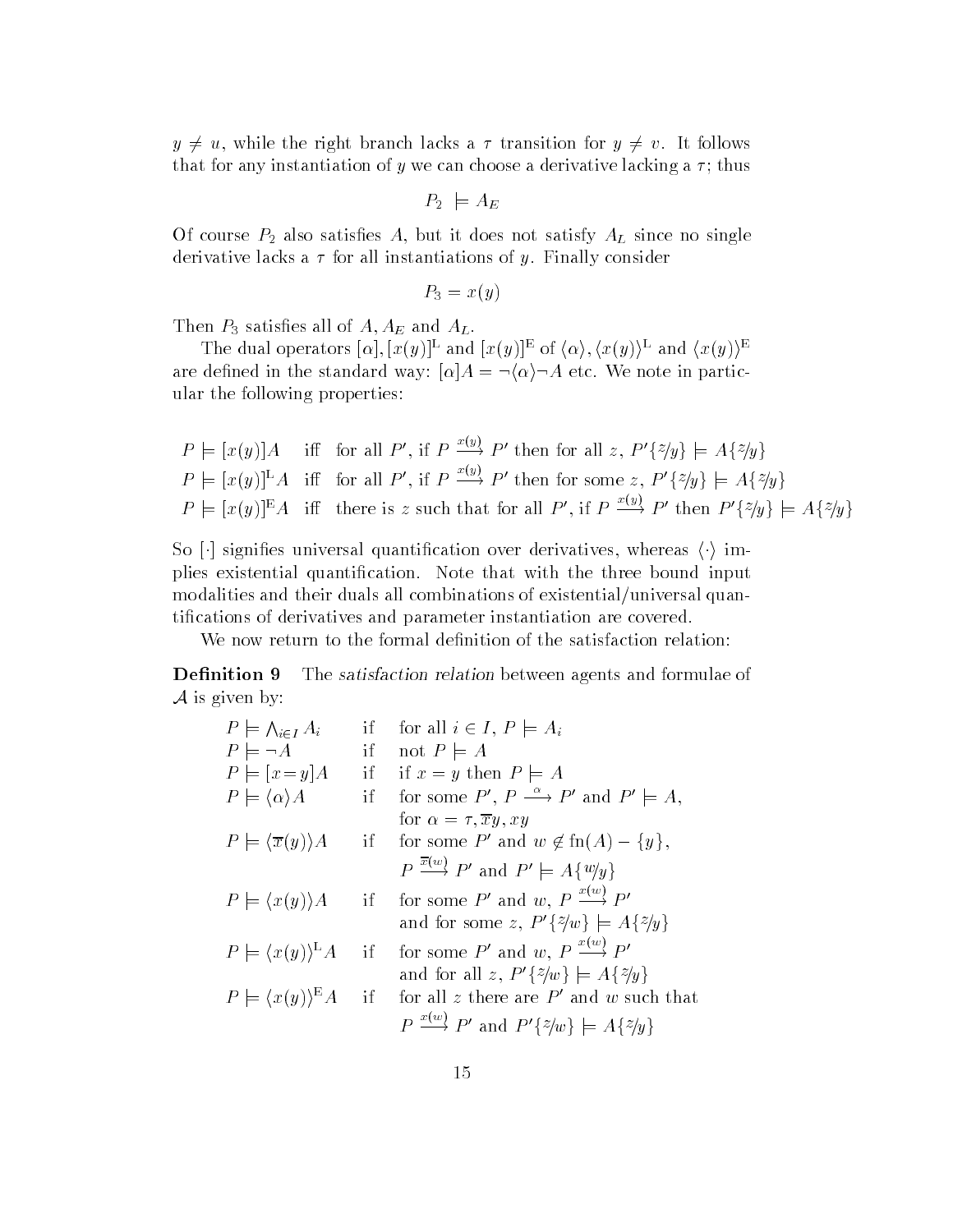Recall that by Lemma 1 we may combine the late and early schemes in giving and working with this definition. Before commenting on it in detail we note the following facts. We write  $\equiv$  for alpha-equivalence of formulae

**Lemma 3** (a) If 
$$
P \models A
$$
 and  $A \equiv B$  then  $P \models B$ .  
\n(b) If  $P \models A$  and  $u \notin \text{fn}(P, A)$  then  $P\{u/v\} \models A\{u/v\}$ .

Proof The two assertions are proved together by showing by induction on A that if  $P_{i+1}$ ,  $P_{i+1} = D$  and  $u \nsubseteq m(i+1)$  then  $I_{i+1}$   $v \in D_{i+1}$ proof, though not unduly difficult, contains some points of technical interest and requires careful attention to detail It is given in the appendix

The final four clauses in the definition of satisfaction are complicated by the inclusion of the name w. This is required to define  $P \models A$  in the case that a name occurs bound in A and free in  $P$ . For suppose the clause for the bound output modality were simplified to that given in Proposition and A  $\mu$  and  $\mu$  and  $\mu$  and  $\mu$ according to Definition 9,  $P \models A$ ; but under the simplified definition,  $P \not\models A$ . A similar difficulty arises with the other three clauses.

However by Lemma 3(a), when considering an assertion  $P \models A$ , given any name x bound in  $A$ , we may always assume that x is not free in P. This assumption, which we make from now on, leads to a simple proof of the more elegant characterization given above in Proposition This characterization helps to make clear the significant points in the definition. Note in particular that the clause for  $\langle \overline{x}(y) \rangle$  may be subsumed under that for  $\langle \alpha \rangle$  for  $\alpha = \tau, \overline{x}y, xy$ . The need for the condition on w in the clause for  $\langle \overline{x}(y) \rangle$  can be seen by considering  $P \equiv (y)\overline{x}y$  and a a graph is the condition of the condition of the condition on the condition on  $\mathcal{A}$ w were removed we would have  $P \models A$  but the bound output clause of Proposition 1 would no longer hold.

The following useful lemma describes some relationships among the modalities

Lemma a Suppose w fn
A y Then

$$
P \models \langle xy \rangle A \quad \text{iff} \quad P \models \langle x(w) \rangle^{\text{L}} [w = y] A
$$
  
iff 
$$
P \models \langle x(w) \rangle^{\text{E}} [w = y] A
$$
  
iff 
$$
P \models \langle x(w) \rangle \neg [w = y] \neg A
$$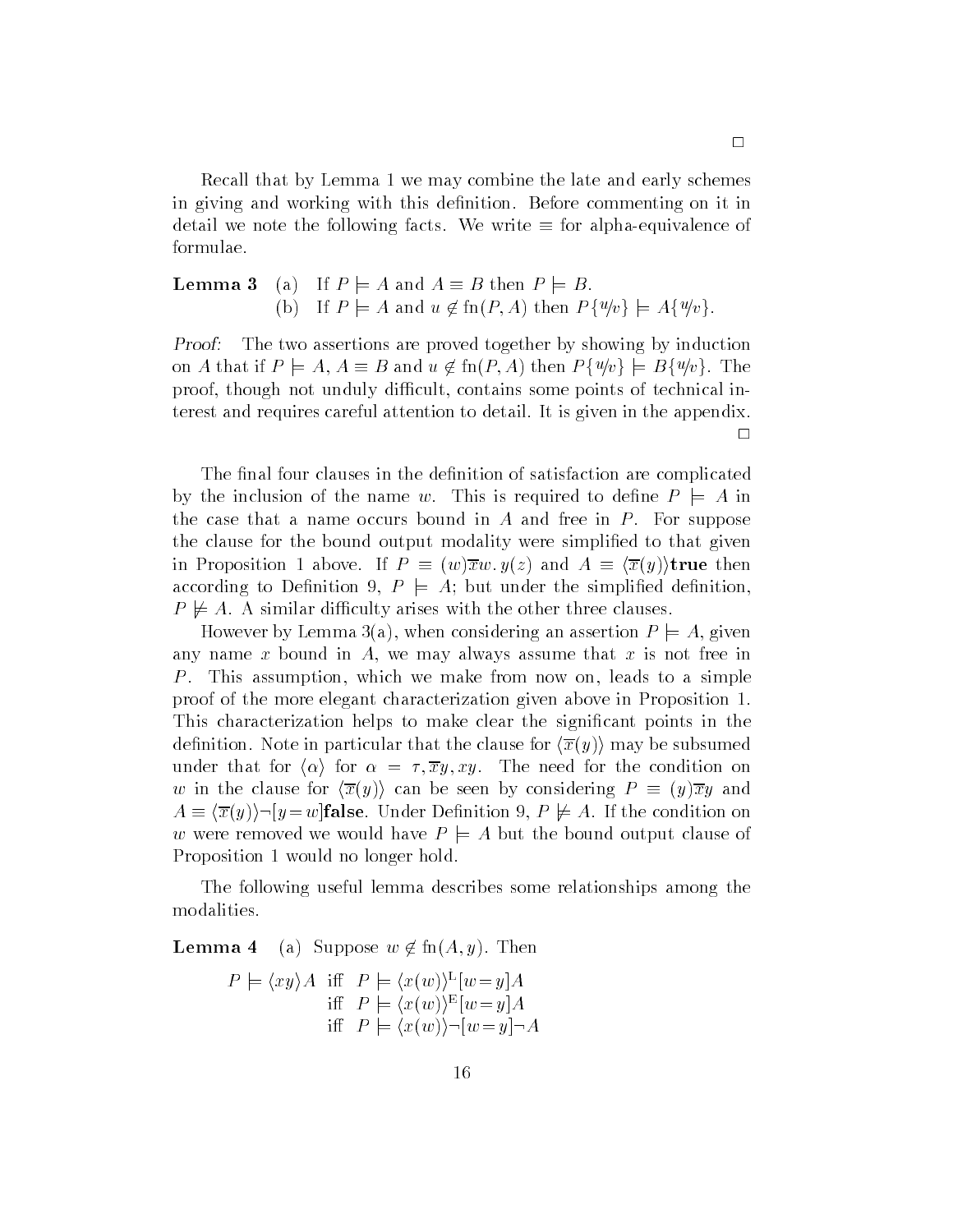- (b)  $P \models \langle x(y) \rangle^E A$  iff for all  $z, P \models \langle xz \rangle A \{z/y\}$
- (c)  $P \models \langle x(y) \rangle A$  iff for some z,  $P \models \langle xz \rangle A \{z/y\}$

ProofStraightforward from the definitions. See the appendix.  $\Box$ 

### Characterizations of Equivalences

suppose a substantial of A Theoryte A Theoryte (Company) is a substantial of the Magnetic order of the Magnetic K for the equivalence relation determined by <sup>K</sup> <sup>P</sup> K <sup>Q</sup> i K
P  $\mathcal{K}(Q)$ . We say K characterizes a relation R if  $\mathcal{K} = \mathcal{R}$ .

A number of sublogics of  $A$  will be considered. They share a common basis  $A_0$  consisting of the formulae of A built from conjunction, negation and the modalities  $\langle \tau \rangle$ ,  $\langle \overline{x}y \rangle$  and  $\langle \overline{x}(y) \rangle$ . The sublogics of A extending  $\mathcal{A}_0$ are named by indicating which of  $\langle x(y) \rangle$ ,  $\langle x(y) \rangle$ ,  $\langle xy \rangle$ ,  $\langle x(y) \rangle$  and  $\|x=y\|$ are added to  $A_0$ , using the letters  $\mathcal{B}, \mathcal{E}, \mathcal{F}, \mathcal{L}$  and M respectively. For instance,  $\mathcal{LM}$  is the extension of  $\mathcal{A}_0$  obtained by adding the late bound input modality  $(x(y))$  and matching  $x = y$ , while  $\mathcal F$  is obtained by adding the free input modality  $\langle xy \rangle$  alone.

we have give the main characterizations of - H and - H and -

Theorem - LM characterizes - L

Proof The proof follows a standard pattern but contains some novelty First we show that  $\mathcal{L} = \mathcal{L} \mathcal{L} \mathcal{N} \mathbf{I}$  induction on A induction on A in LM induction on A in LM in that if  $P$  is presented the converse for the argument for the converse for the converse  $\alpha$ amounts to a proof that if  $r \upharpoonright Q$  then there is  $A \in L$ *i* $\mathcal{U}(I) = L \mathcal{U}(Q)$ with  $\text{fn}(A) \subseteq \text{fn}(P,Q)$ . The principal point of interest is the use of a combination of the late bound input modality  $\langle x(y) \rangle^L$  and matching. The proof is given in the appendix  $\Box$ 

We need infinite conjunction only if the transition system is not imagefinite (up to  $\equiv$ ). In particular, if all recursive definitions are guarded then finite conjunction suffices. Recalling the quantifier switch in the semantic clauses for  $(x(y))$  and  $(x(y))$ , in view of the preceding theorem it may be expected that EM characterizes - E in fact we have the expected that EM characterizes - E in fact we have t

Theorem Each of Emily and BM characterizes - BM characterizes - BM characterizes - BM characterizes - BM characterizes - BM characterizes - BM characterizes - BM characterizes - BM characterizes - BM characterizes - BM cha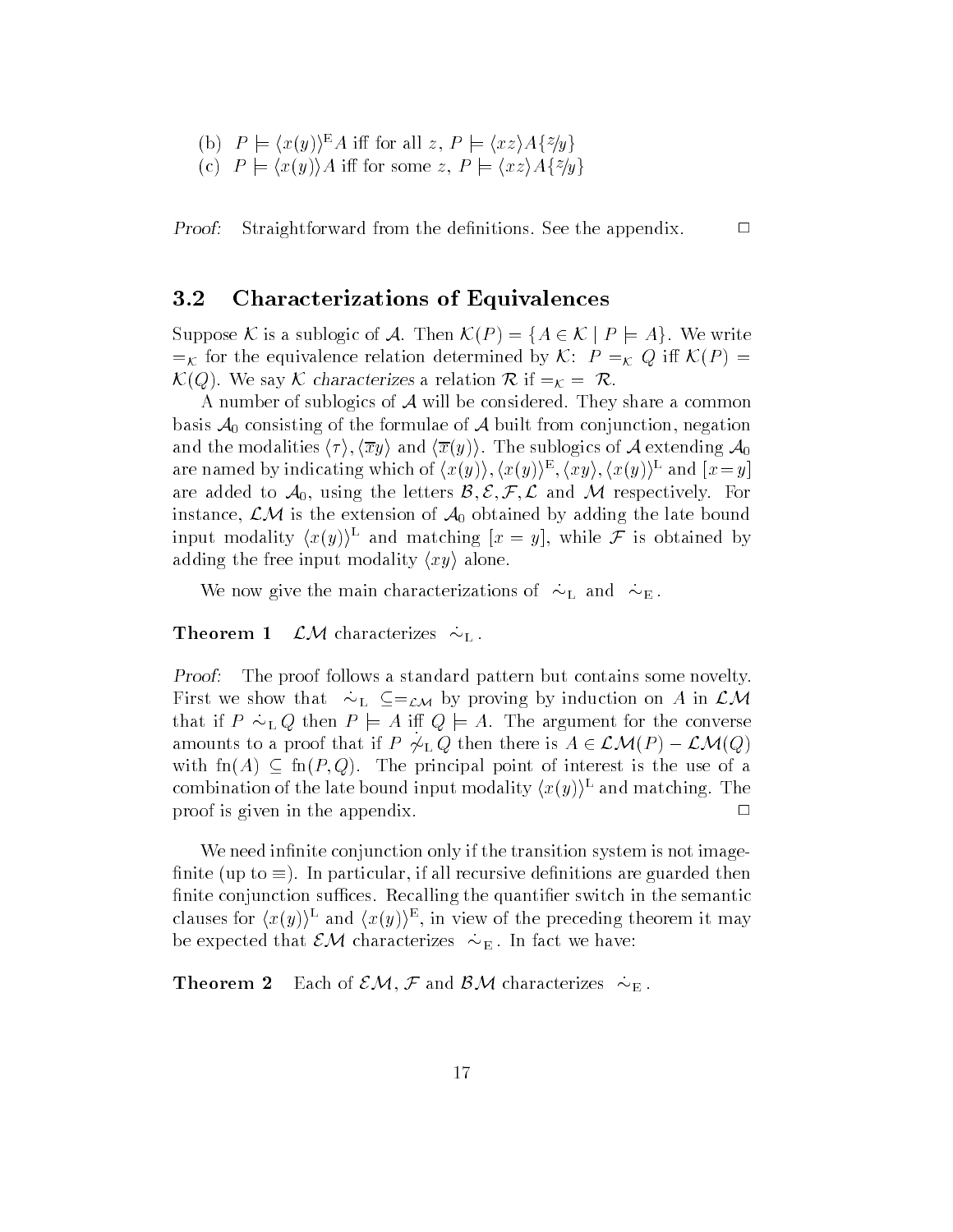Proof By utilizing the characterization of - E in the early scheme Lemma a proof that <sup>F</sup> characterizes - E is easily obtained That EM and  $\mathbf{v}$  , and characterize -  $\mathbf{E}$  also characterize in the follows using  $\mathbf{E}$ see the appendix.  $\Box$ 

we have seen that  $\mathbf{y}$  -characterizes -  $\mathbf{p}$  -characterizes the free input model  $\mathbf{y}$ corresponds to combinations of the bound input modalities and matching A natural question concerns the power of the bound input modalities in the absence of matching. We give a sequence of examples which establish the relationships among the various logics These are summarized in a picture below

**Lemma 5**  $P =_{\mathcal{EL}} Q$  but  $P \neq_{\mathcal{B}} Q$  where

$$
P = x(y)
$$
  
Q = x(y) + x(y). [y = z]τ

 $\mathbf{r}$  is a set that if  $\mathbf{r} = \left\{ \begin{matrix} w_{1}, y_{1}, \ldots, y_{n} \end{matrix} \right.$  is the set  $\left\{ \begin{matrix} y_{1}, y_{2}, \ldots, y_{n} \end{matrix} \right\}$ that  $P =_{\varepsilon} Q$  we prove by induction on A in  $\mathcal{EL}$  that  $P \models A$  iff  $Q \models A$ . See the appendix  $\Box$ 

Lemma P - E <sup>Q</sup> but <sup>P</sup> L <sup>Q</sup> where

 $\mathcal{X} \times \mathcal{Y}$  , and  $\mathcal{Y} \times \mathcal{Y}$  , and  $\mathcal{Y} \times \mathcal{Y}$  , and  $\mathcal{Y} \times \mathcal{Y}$  , and  $\mathcal{Y} \times \mathcal{Y}$  , and  $\mathcal{Y} \times \mathcal{Y}$  , and  $\mathcal{Y} \times \mathcal{Y}$  , and  $\mathcal{Y} \times \mathcal{Y}$  , and  $\mathcal{Y} \times \mathcal{Y}$  , and  $\mathcal{Y} \times \mathcal{Y$  $\mathbb{R}^n$  ,  $\mathbb{R}^n$  ,  $\mathbb{R}^n$  ,  $\mathbb{R}^n$  ,  $\mathbb{R}^n$  ,  $\mathbb{R}^n$  ,  $\mathbb{R}^n$  ,  $\mathbb{R}^n$  ,  $\mathbb{R}^n$  ,  $\mathbb{R}^n$  ,  $\mathbb{R}^n$  ,  $\mathbb{R}^n$  ,  $\mathbb{R}^n$  ,  $\mathbb{R}^n$  ,  $\mathbb{R}^n$  ,  $\mathbb{R}^n$  ,  $\mathbb{R}^n$  ,

 $P$  results  $P$  -  $P$   $\mathcal{P}$  . The see that  $P$  if  $P$  and  $P$  if  $P$  if  $P$  if  $P$  if  $P$  if  $P$  if  $P$  if  $P$  if  $P$  if  $P$  if  $P$  if  $P$  if  $P$  if  $P$  if  $P$  if  $P$  if  $P$  if  $P$  if  $P$  if  $P$  if  $P$  if  $P$  if  $P$  if  $\langle x(y)\rangle^L \neg \langle \tau \rangle$ true then  $P \models A$  but  $Q \not\models A$ .

**Lemma 7**  $P =_{\mathcal{BL}} Q$  but  $P \neq_{\mathcal{E}} Q$  where

 $\mathcal{X} \times \mathcal{Y} = \mathcal{Y} = \mathcal{Y} = \mathcal{Y} = \mathcal{Y} = \mathcal{Y} = \mathcal{Y} = \mathcal{Y} = \mathcal{Y} = \mathcal{Y} = \mathcal{Y} = \mathcal{Y} = \mathcal{Y} = \mathcal{Y} = \mathcal{Y} = \mathcal{Y} = \mathcal{Y} = \mathcal{Y} = \mathcal{Y} = \mathcal{Y} = \mathcal{Y} = \mathcal{Y} = \mathcal{Y} = \mathcal{Y} = \mathcal{Y} = \mathcal{Y} = \mathcal{Y} = \mathcal{Y} = \mathcal{Y} = \mathcal{Y} = \math$  $\mathbb{R}^n$  ,  $\mathbb{R}^n$  ,  $\mathbb{R}^n$  ,  $\mathbb{R}^n$  ,  $\mathbb{R}^n$  ,  $\mathbb{R}^n$  ,  $\mathbb{R}^n$  ,  $\mathbb{R}^n$  ,  $\mathbb{R}^n$  ,  $\mathbb{R}^n$  ,  $\mathbb{R}^n$  ,  $\mathbb{R}^n$  ,  $\mathbb{R}^n$  ,  $\mathbb{R}^n$  ,  $\mathbb{R}^n$  ,  $\mathbb{R}^n$  ,  $\mathbb{R}^n$  ,

Proof To see that  $P \neq_{\mathcal{E}} Q$  note that if  $A = \langle x(y) \rangle^{-1} \langle y \rangle$  true then  $Q \models A$ but  $P \not\models A$ . To see that  $P =_{\mathcal{BL}} Q$  we prove by induction on A in  $\mathcal{BL}$  that  $P \models A$  iff  $Q \models A$ . See the appendix.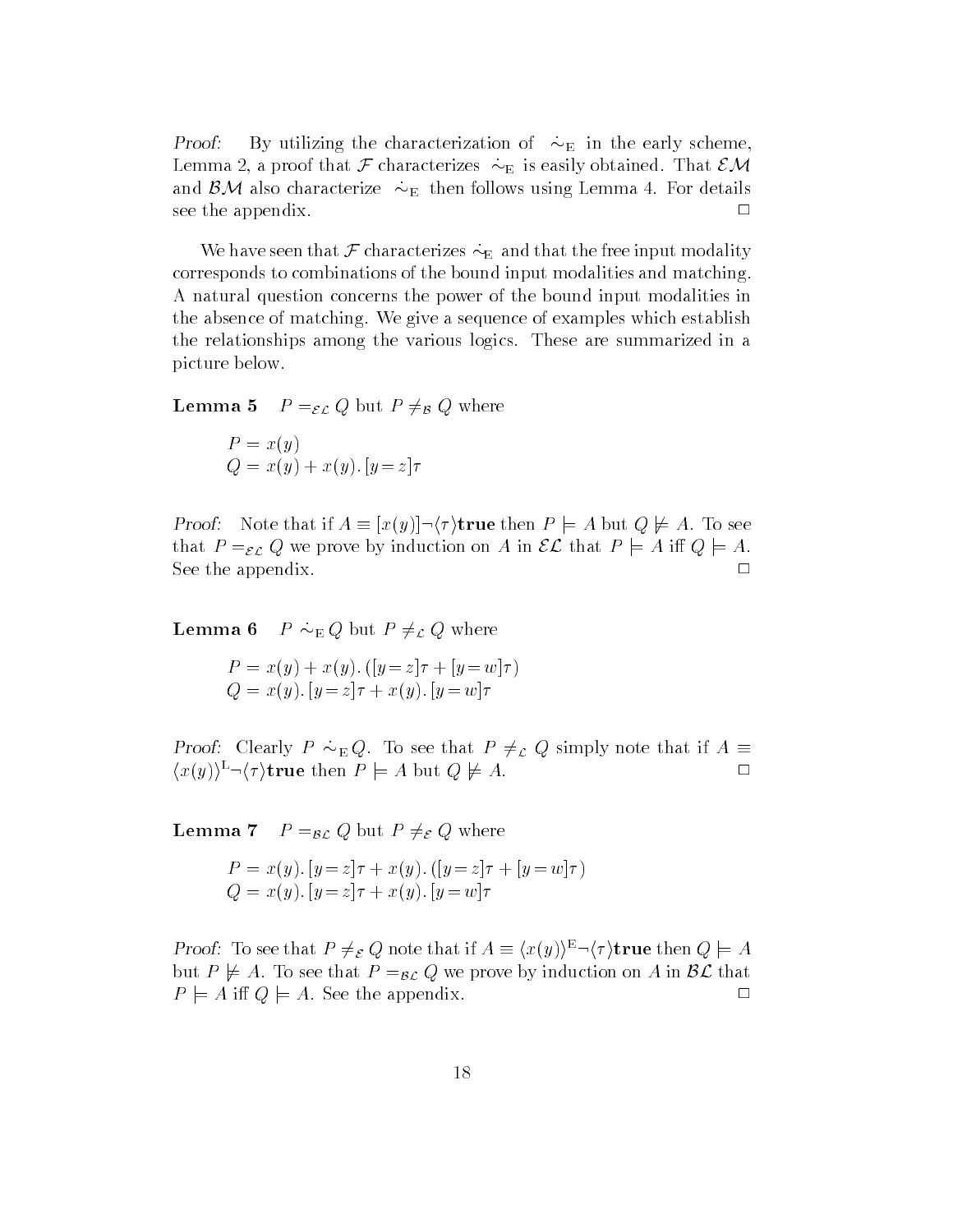**Lemma o**  $I = \beta \mathcal{E} \mathcal{L}$   $\mathcal{Q}$  but  $I = \gamma E \mathcal{Q}$  where

$$
P = x(y) \cdot [y = z] \tau
$$
  

$$
Q = x(y) \cdot [y = w] \tau
$$

**From** Clearly P  $\gamma_{E, Q}$ . To see that  $P = BEL$   $Q$  we prove by induction on A in  $\mathcal{BEL}$  that  $P \models A$  iff  $Q \models A$ . The proof is similar to that of Lemma 7. We omit the details.  $\Box$ 

**Lemma**  $\theta$   $I = \mathcal{F} \mathcal{L}$   $\mathcal{Q}$  but  $I = \mathcal{P} \mathcal{L}$  where

$$
P = x(y) + x(y). \tau
$$
  
 
$$
Q = x(y) + x(y). \tau + x(y). [y = z] \tau
$$

**F** FOOT. Clearly P  $\gamma$   $\mu$   $\alpha$ , To see that  $P = \gamma \mu$   $\alpha$  we prove by induction on A in  $FL$  that  $P \models A$  iff  $Q \models A$ . The proof is similar to that of Lemma 7. We omit the details.  $\Box$ 

To complete the picture we note the following. Let us say that two logics  $\mathcal J$  and  $\mathcal K$  are equipotent if  $\equiv_{\mathcal J} = \equiv_{\mathcal K}$ .

Lemma 10 Let Z be any combination of  $\mathcal{B}, \mathcal{E}, \mathcal{F}, \mathcal{L}, \mathcal{M}$ . Then in an obvious notation

- (a)  $\mathcal{F} + Z$ ,  $\mathcal{BF} + Z$  and  $\mathcal{EF} + Z$  are equipotent.
- (b)  $\mathcal{BM} + Z$ ,  $\mathcal{EM} + Z$  and  $\mathcal{FM} + Z$  are equipotent.
- (c)  $\mathcal{LM} + Z$  and  $\mathcal{FLM} + Z$  are equipotent.
- (d) Finally, M and  $A_0$  are equipotent.

Proof See the appendix.

We summarize the relationships among the logics established by the preceding results in the following theorem

**Theorem 3** In the picture below, each point represents a distinct relation. A line between two relations signifies inclusion, while the absence of a line signifies that they are incomparable. By 'etc.' we mean any other combination equipotent by Lemma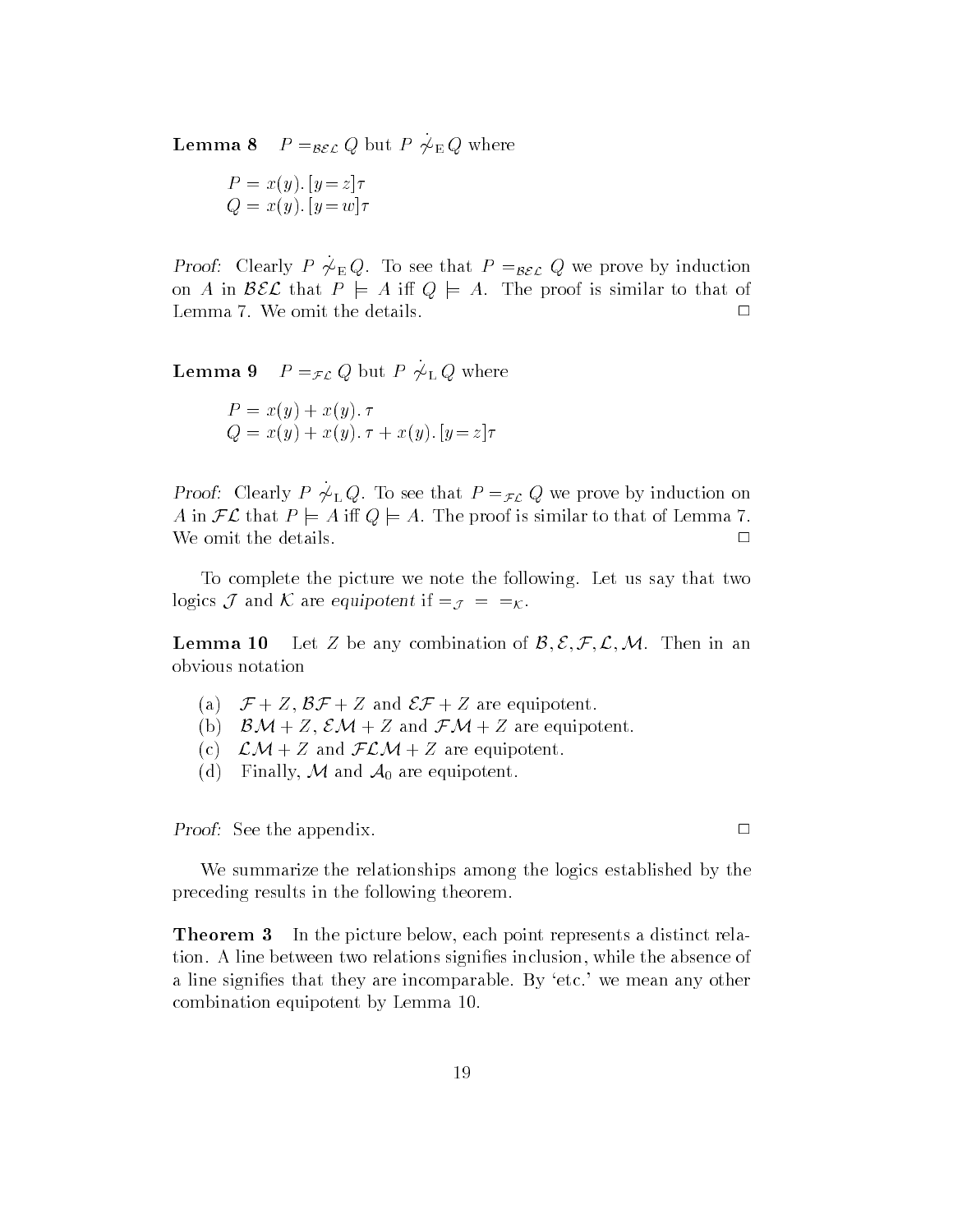

 $\Box$ 

The examples in Lemmas  $5-9$  all involve the match expression of the calculus. However, its use is in each case inessential. For example, Lemma 5 asserts that  $P =_{\varepsilon \mathcal{L}} Q$  but  $P \neq_{\mathcal{B}} Q$  where  $P = x(y)$  and where  $\alpha$  is a straightful we can take the contract of the contract of the contract of the contract of the contract of the contract of the contract of the contract of the contract of the contract of the contract of the co

$$
P = x(y). (\overline{y}. z + z. \overline{y})
$$
  
Q = x(y). (\overline{y}. z + z. \overline{y}) + x(y). (\overline{y} | z)

Similar modifications can be made to the other examples.

# Future work

The logic we have introduced no doubt has interesting intrinsic properties which we have not begun to study. Here, we only wish to mention two questions about its relationship with the  $\pi$ -calculus which appear to be of immediate interest

First, what happens when we introduce the *mismatch* form CHANGE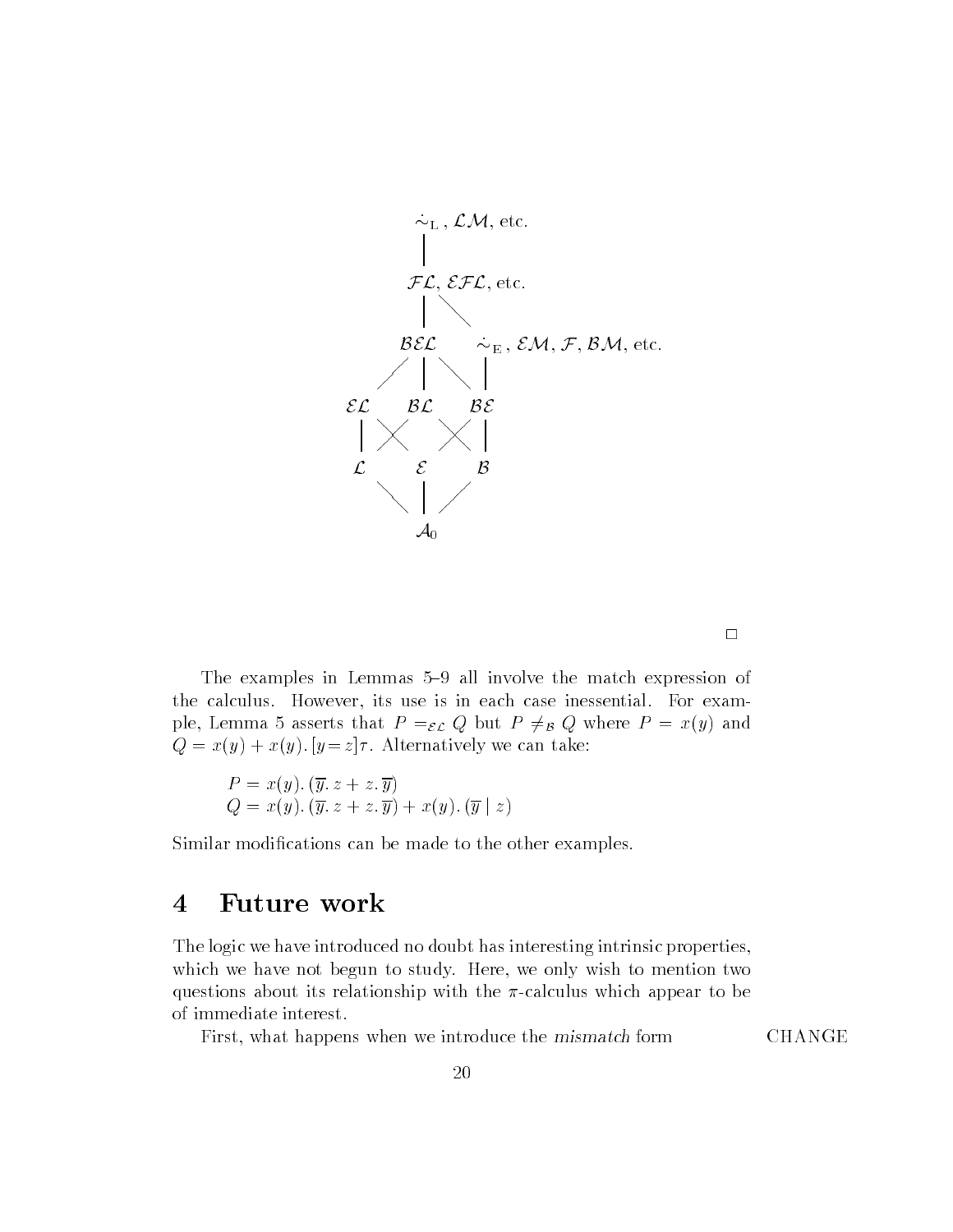$\cdots$   $\cdots$   $\cdots$ 

into the calculus? Note that the corresponding mismatch connective

```
x \rightarrow y \rightarrow z
```
does not add power to our logic since it already has matching and nega tion

Second, considering the input modalities, can we factor out their quantincational content: It is attractive to factor  $\langle x(y) \rangle$  thus:

$$
\langle x(y) \rangle^{\mathcal{L}} A \stackrel{\text{def}}{=} \langle x \rangle (\forall y A)
$$

Now, to express the satisfaction relation, we appear to need also to factor the input prefix  $x(y)$  of the calculus thus:

$$
x(y).P \stackrel{\text{def}}{=} x.\lambda y P
$$

 $\overline{\phantom{a}}$  in other words, we need to give proper status to  $(\lambda)$ -) abstractions, which abstract names from processes. This step has considerable interest, since there are other independent advantages to be gained from it

# References

- Hennessy M Algebraic Theory of Processes MIT Press 1988.
- is a mondeterminism mandate and military and mandate and mandate and mandate and mandate and mandate and manda and Concurrency, Journal of ACM, Vol 32, pp137–161, 1985.
- Hoare CAR Communicating Sequential Processes Pren tice Hall, 1985.
- Milner R A Calculus of Communicating Systems Lecture Notes in Computer Science, Volume 92, Springer-Verlag, 1980.
- $\sim$  , and  $\sim$  , and  $\sim$  . The communication and  $\sim$  concurrency presents and  $\sim$ 1989.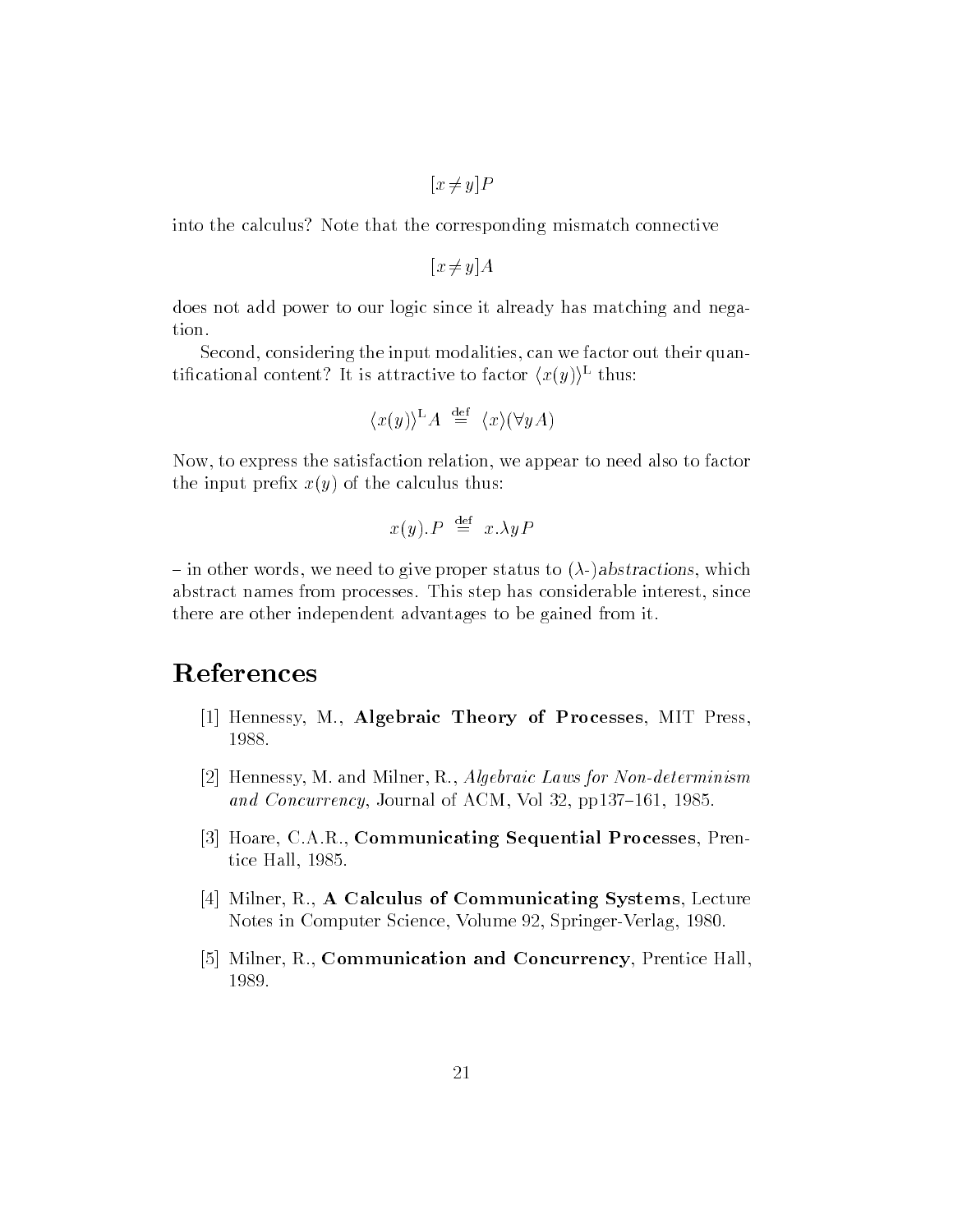- , we are allowed a contract of the Mobile Property of Mobile Property of Mobile Property of Mobile Property and cesses, Part I, Reports ECS-LFCS-89-85, Laboratory for Foundations of Computer Science, Computer Science Department, Edinburgh University, 1989. Also to appear in J. Information and Computation
- Milner R Parrow J and Walker D A Calculus of Mobile Pro cesses, Part II, Reports ECS-LFCS-89-86, Laboratory for Foundations of Computer Science, Computer Science Department, Edinburgh University, 1989. Also to appear in J. Information and Computation
- re reserve the second contract of the sequences of the Sequences of the Sequences of the Sequences of the Sequences Lecture Notes in Computer Science, Vol 104, Springer Verlag, 1980.

# Appendix

This section contains the proofs omitted from the main text. Some results for  $\mathcal{L}$  -transition system are used the transition system are used to transition system are used to the transition system are used to the transition system are used to the transition of  $\mathcal{L}$ 

**Proof of Lemma 3:** We prove the two assertions by showing by induction on A that

if 
$$
P \models A
$$
,  $A \equiv B$  and  $u \notin \text{fn}(P, A)$ , then  $P\{u/v\} \models B\{u/v\}$ 

Let  $\sigma = \{u/v\}.$ 

The conjunction case is trivial

Suppose  $A \equiv \neg A'$  so  $B \equiv \neg B'$  with  $A' \equiv B'$ . Since  $P \not\models A'$ , by induction hypothesis  $P \not\models B'$  and so  $P \models B$ . Hence if  $u = v$  the claim holds. Suppose  $u \neq v$  so  $v \notin \Pi(P\sigma, D\sigma)$ . If  $P\sigma \not\models D\sigma$  then  $P\sigma \models D\sigma$  so by induction hypothesis  $P \sigma \sigma^{-1} = D \sigma \sigma^{-1}$ , so  $P \models D$ . Then again by induction hypothesis  $P \models A'$ . Contradiction. Hence  $P \sigma \models B \sigma$ .

Suppose  $A = |x| = |A|$  so  $B = |x| = |B|$  with  $A = B$ . If  $x \neq y$  then certainly  $I' o \models Do$  since  $Do \equiv x o = y o | Do o$  and  $x o \neq y o$ . If  $x = y$  then  $P \models A'$  and by induction hypothesis  $P\sigma \models B'\sigma$  so again  $P\sigma \models B\sigma$ .

Suppose  $A \equiv \langle \alpha \rangle A'$  where  $\alpha = \tau, \overline{x}y, xy$ , so  $B \equiv \langle \alpha \rangle B'$  with  $A' \equiv B'$ . Since  $P \vDash A$  there is P' such that  $P \rightarrow P'$  and  $P' \vDash A'$ . Then  $P\sigma \stackrel{\alpha\sigma}{\longrightarrow} P'\sigma$  and by induction hypothesis  $P'\sigma \models B'\sigma$ . Hence  $P\sigma \models B\sigma$ since  $B\sigma \equiv \langle \alpha \sigma \rangle B' \sigma$ .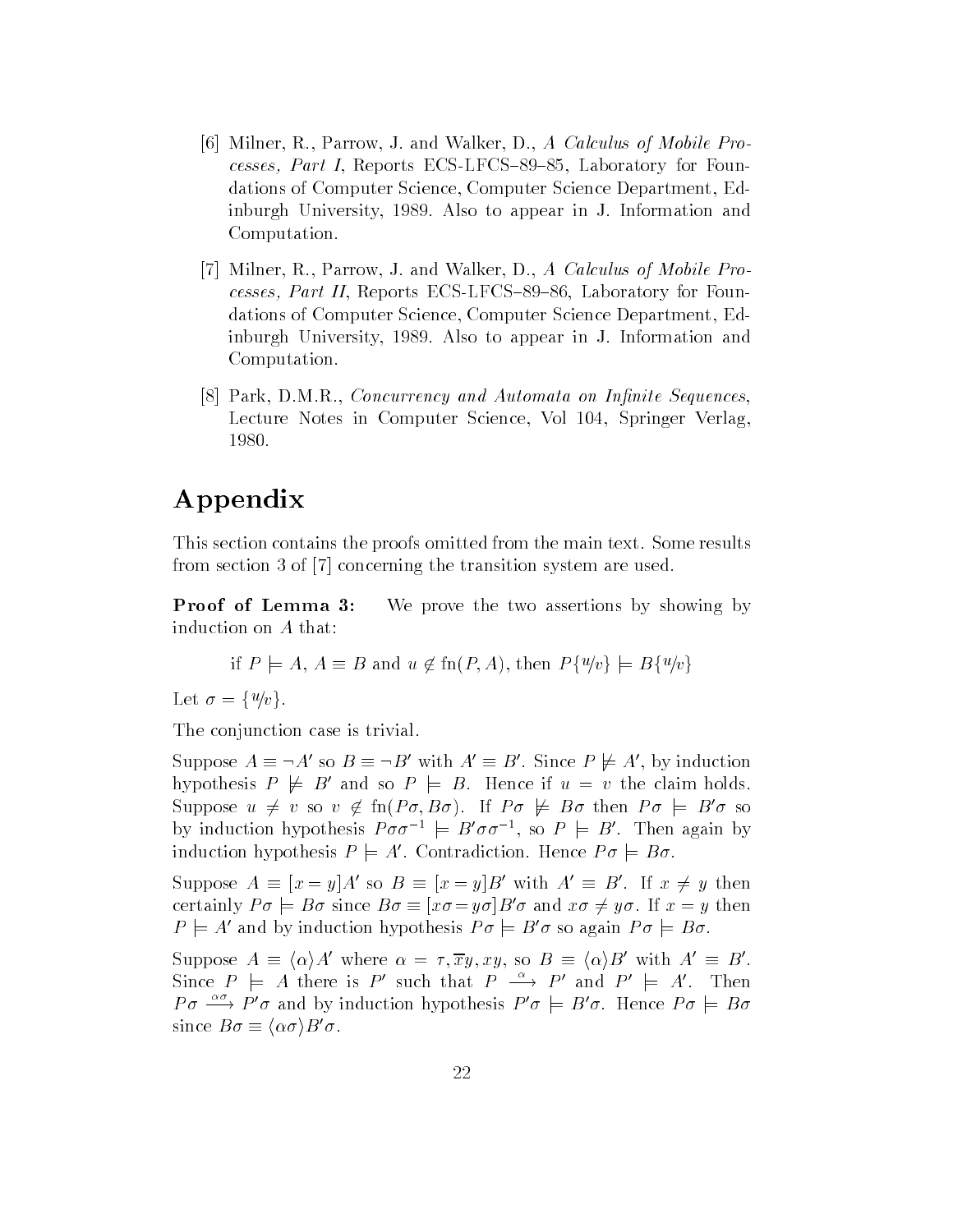Suppose  $A \equiv \langle \overline{x}(y) \rangle A'$  so  $B \sigma \equiv \langle \overline{x} \overline{\sigma}(y') \rangle B' \sigma$  where  $A' \{y \} \psi \} \equiv B'$  and y' is fresh. Since  $P \models A$  there are P' and  $w \notin \text{fn}(A) - \{y\}$  such that  $P \stackrel{\sim \sim}{\rightarrow} P'$ and  $P' \models A'\{w\}$ . Choose  $w' \notin \text{fn}(P, A, u)$ . Then  $P \stackrel{x(w)}{\longrightarrow} P'' \equiv P'\{w'\}$ and by induction hypothesis  $P'' \models B'\{w'\}\mu$ . Also  $P\sigma \stackrel{x\sigma(w)}{\longrightarrow} P''\sigma$  and again by induction hypothesis  $P''\sigma = B'\{w'\}/y'\}\sigma$ . Hence  $P\sigma = B\sigma$  since  $B'\{w\}/w'\{\sigma\equiv B'\sigma\{w\}/w'\}.$ 

Suppose  $A \equiv \langle x(y) \rangle^L A'$  so  $B \sigma \equiv \langle x \sigma(y') \rangle^L B' \sigma$  where  $A' \{y/y\} \equiv B'$  and y' is fresh. Since  $P \models A$  there are P' and w such that  $P \stackrel{\sim}{\longrightarrow} P'$  and for all z,  $P'\{z/w\} \models A'\{z/y\}$ . Choose  $w' \notin \text{fn}(P, A)$ . Then  $P \stackrel{x(w)}{\longrightarrow} P'' \equiv P'\{w'/w\}$ and by induction hypothesis for all  $z$ .

$$
P''\{z/w'\} \models B'\{z/y'\} \qquad (*)
$$

Now  $P\sigma \stackrel{x\sigma(w)}{\longrightarrow} P''\sigma$ .

Claim For an  $z$ ,  $P \theta \left\{z/w \right\} \models D \theta \left\{z/w \right\}$ .

 $P$  roof of Claim  $P$  in  $u = v$  the claim is immediate from  $(\ast)$ , so suppose  $u \neq v$ .

Case 1:  $z \neq u, v$ . Then  $P''\sigma\{z/w'\} \equiv P''\{z/w'\}\sigma$  and  $B'\sigma\{z/y'\} \equiv$  $B'\{z/y'\}\sigma$ . By induction hypothesis and (\*),  $P''\{z/w'\}\sigma = B'\{z/y'\}\sigma$ since  $u \notin \text{Im}(F \{z/w\}, B \{z/y\})$ . Hence again by induction hypothesis,  $P \rightarrow \gamma w \rightarrow \sigma \equiv D \sigma \rightarrow \gamma w \rightarrow$ 

Case 2:  $z = u$ . Now P  $\sigma_1 u / w \nbrace = P \nbrace \{v / w \} \nbrace \sigma$  and  $B \nbrace \sigma_1 u / y \nbrace = B \nbrace \{v / y \} \nbrace \sigma$ .  $\mathsf{D} \vee (\mathscr{F})$ ,  $\mathsf{P} \preceq \vee/\mathsf{W}$   $\uparrow \mathsf{E}$   $\mathsf{D} \preceq \vee/\mathsf{W}$  and  $\uparrow \mathsf{S}$  is the production investments.  $\mathsf{P} \preceq \vee/\mathsf{W}$  and  $\uparrow \mathsf{E}$  $B_f^{V/\gamma}$  fo since  $u \notin \Pi(F \setminus \{v/w\})$ ,  $B_f^{V/\gamma}$  f). Hence by induction hypothesis,  $P''\{v/w'\}\sigma \models B'\sigma\{u/y'\}.$ 

Case 5:  $z = v$ . Then  $P \sigma = B \sigma$  by induction hypothesis since  $u \notin \mathcal{L}$  $\text{fn}(P'', B')$ . So again by induction hypothesis,  $P''\sigma\{v/w'\}\models B'\sigma\{v/y'\}$ since  $v \notin \Pi(P \mid \sigma, D \mid \sigma)$ .

I fils completes the proof of the Claim and hence of the case  $(x(y))$ .

The cases  $A \equiv \langle x(y) \rangle^E A'$  and  $A \equiv \langle x(y) \rangle A'$  involve similar arguments.  $\Box$ 

**Proof of Lemma 4:** First note that if  $w \neq y$  then

$$
P \models \langle x(w) \rangle^{\mathcal{L}} [w = y] A
$$
  
iff 
$$
P \models \langle x(w) \rangle^{\mathcal{E}} [w = y] A
$$
  
iff 
$$
P \models \langle x(w) \rangle \neg [w = y] \neg A
$$
  
iff for some  $P', P \xrightarrow{x(w)} P'$  and  $P' \{y/w\} \models A \{y/w\}$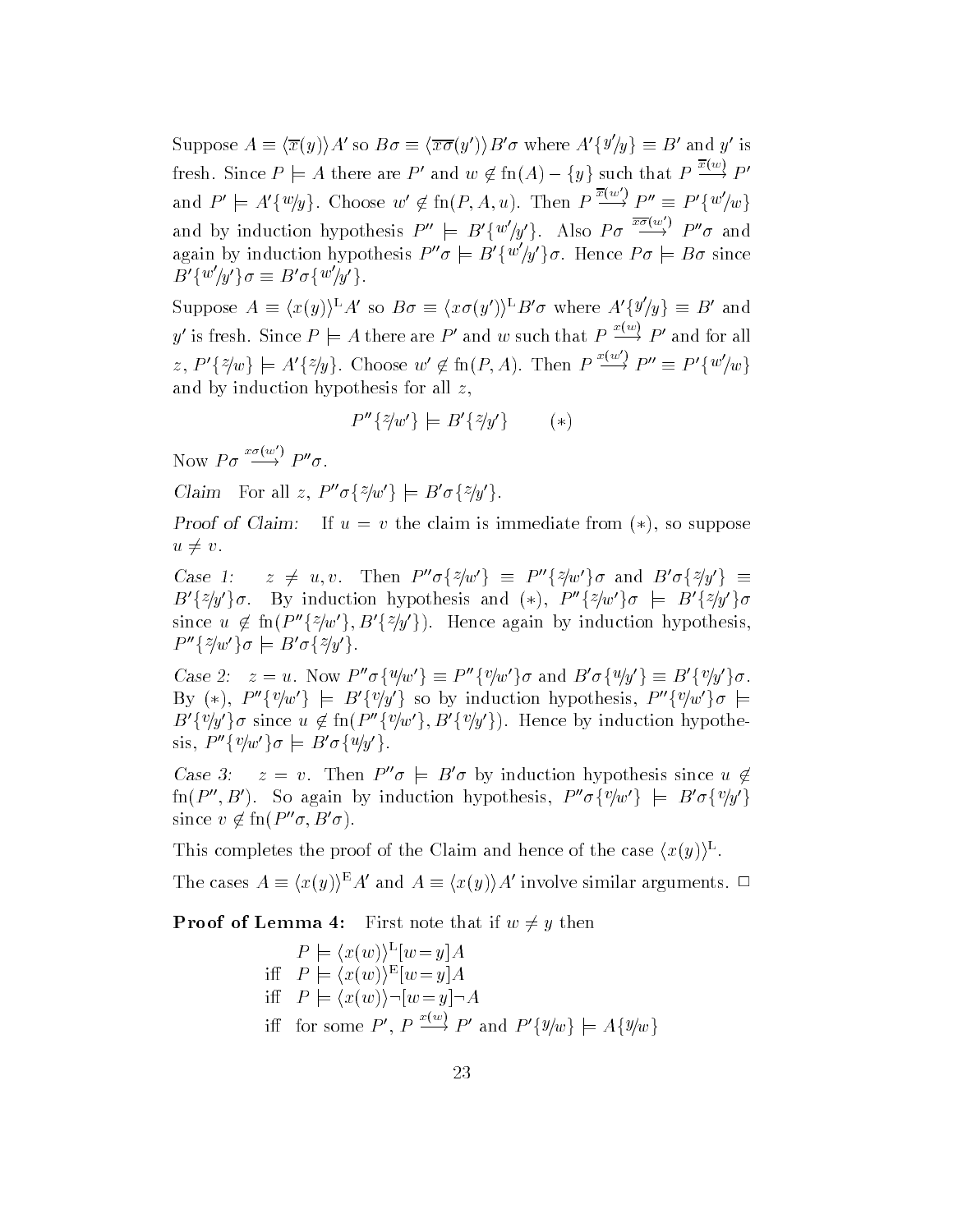Now suppose  $w \notin \text{fn}(A, y)$ . If  $P \models \langle xy \rangle A$  then for some  $P', P \stackrel{\sim}{\longrightarrow} P'$  and  $P' \models A$ . Then  $P \stackrel{\sim}{\rightarrow} P''$  with  $P''\lbrace \exists \psi \psi \rbrace \equiv P'$ . Since  $P''\lbrace \exists \psi \psi \rbrace \models A\lbrace \exists \psi \psi \rbrace \equiv$ A it follows by the above that  $P \vDash (x(w))^-|w = y|A$  etc. Conversely, if  $P \stackrel{\sim}{\longrightarrow} P''$  and  $P''\{y/w\} \models A\{y/w\}$  then  $P \stackrel{\sim}{\longrightarrow} P' \equiv P''\{y/w\}$  and  $P' \models A$ , so  $P \models \langle xy \rangle A$ .  $\Box$ 

Proof of Theorem - We rst show by induction on structure that for all A in LM if P - L <sup>Q</sup> then <sup>P</sup> <sup>j</sup> <sup>A</sup> i <sup>Q</sup> <sup>j</sup> A Suppose <sup>P</sup> <sup>j</sup> A The conjunction and negation cases are trivial

Suppose  $A = |x - y|A$ . If  $x \neq y$  then certainly  $Q \models A$ . Otherwise  $P \models A$ and by induction hypothesis  $Q \models A'$  and so  $Q \models A$ .

Suppose  $A = \langle \alpha \rangle A$  where  $\alpha = \tau, xy$  or  $x(z)$  where  $z \notin \text{Im}(P, Q)$ . Then there is P' such that  $P \longrightarrow P'$  and  $P' \models A'$ . Since  $P \sim_L Q$  there is  $Q'$ such that  $Q \longrightarrow Q'$  and  $P' \sim_L Q'$ . By induction hypothesis  $Q' \models A'$ , so  $Q \models A.$ 

Suppose  $A = (x(y))^T A$  where  $y \notin n(F, Q)$ . Then there is P such that  $P \stackrel{\sim}{\longrightarrow} P'$  and for all z,  $P'\{\tilde{z}/y\} \models A'\{\tilde{z}/y\}$ . Since  $P \sim_L Q$  there is Q' such that  $Q \stackrel{\sim}{\longrightarrow} Q'$  and for all  $z, P'\{\tilde{z}/y\} \sim_L Q'\{\tilde{z}/y\}$ . By induction hypothesis for all z,  $Q'\{z/y\} \models A'\{z/y\}$ , so  $Q \models A$ .

 $\mathbf{H} = \mathbf{L} \mathbf{L} \mathbf{L} \mathbf{V}$ 

For the converse it suffices to show that  $S$  is a late bisimulation where PSQ iff for all A in  $\mathcal{LM}$  with  $\text{fn}(A) \subseteq \text{fn}(P,Q), P \models A$  iff  $Q \models A$ . Suppose  $PSQ$ .

Suppose  $P \longrightarrow P'$  where  $\alpha = \tau, \overline{x}y$  or  $\overline{x}(z)$  with  $z \notin n(P,Q)$ , let  $(Q_i)_{i \in I}$  be an enumeration of  $\{Q' \mid Q \stackrel{\alpha}{\longrightarrow} Q'\}$ , and suppose that for all i, not  $PSQ_i$ . Choose  $\langle A_i \rangle$  with for each  $i, A_i \in L$ M $(P) - L$ M $(Q_i)$  and  $m(A_i) \subseteq$  $\text{fn}(P', Q_i)$ . Set  $A \equiv \langle \alpha \rangle \bigwedge_{i \in I} A_i$ . Then  $A \in \mathcal{LM}(P) - \mathcal{LM}(Q)$  and  $fn(A) \subseteq fn(P,Q)$ , so not  $PSQ$ . Contradiction.

Suppose  $P \stackrel{\sim}{\longrightarrow} P'$  where  $y \notin \text{n}(P,Q)$ , let  $\langle Q_i \rangle$  be an enumeration of  ${Q' | Q \longrightarrow Q' }$ , and suppose that for each i there is z such that not  $P'\{z/y\} \mathcal{S} Q_i\{z/y\}$ . Set  $N = \text{fn}(P, Q, y)$  so that  $\text{fn}(P') \subseteq N$  and  $\text{fn}(Q_i) \subseteq N$ for each  $i$ .

Claim If  $P \mathcal{S} Q_i$  then for all  $z \notin N$ ,  $P \{\gamma y \} \mathcal{S} Q_i \{\gamma y \}$ .

Proof of Claim: Suppose  $z \notin N$  and  $m(A) \subseteq m(P \{z/y\}, Q_i \{z/y\})$ . If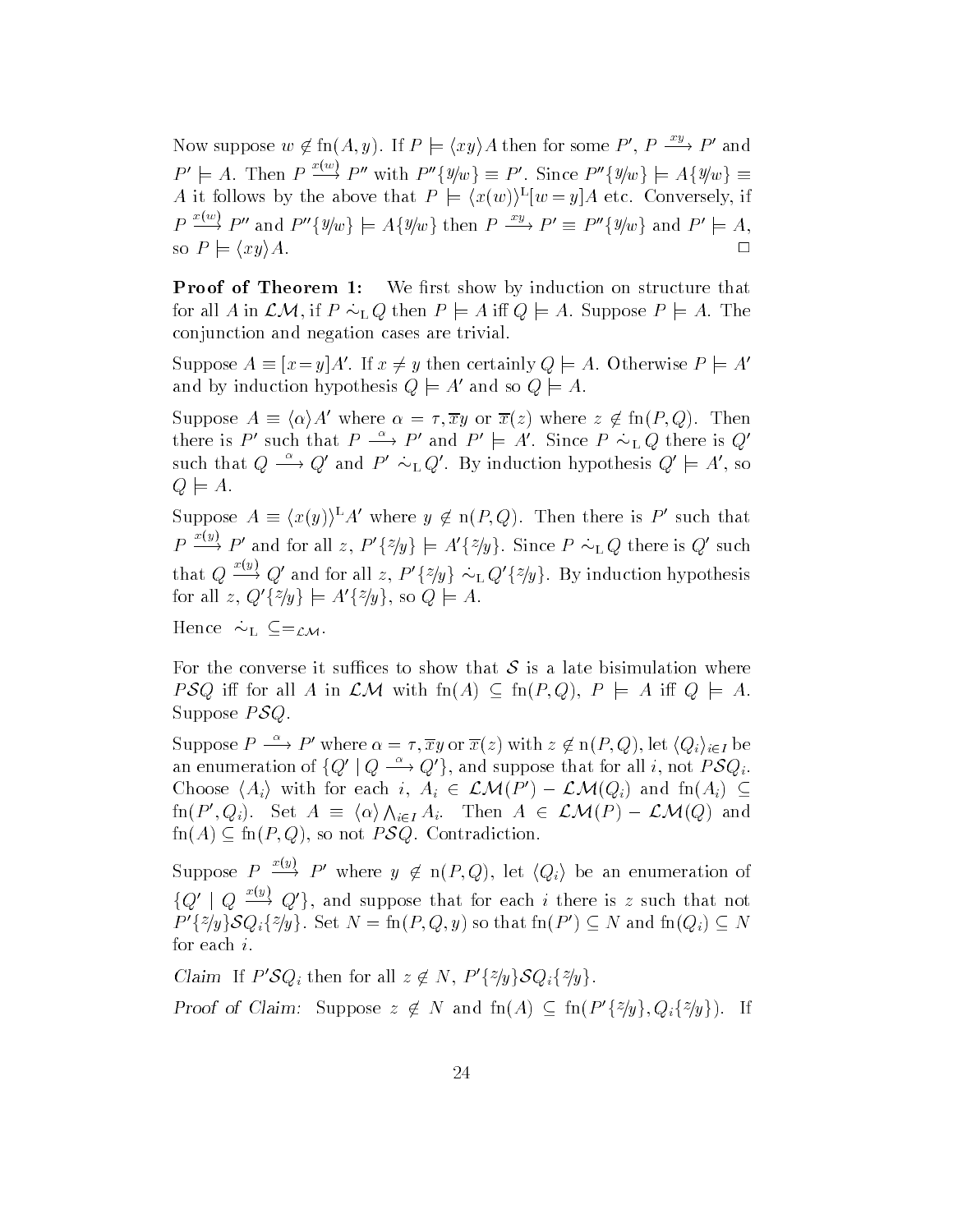$P_1^{\otimes n} \neq P_2^{\otimes n} \neq P_3^{\otimes n} \neq P_4^{\otimes n} \neq P_5^{\otimes n} \neq P_6^{\otimes n} \neq P_7^{\otimes n} \neq P_7^{\otimes n} \neq P_7^{\otimes n} \neq P_7^{\otimes n} \neq P_7^{\otimes n} \neq P_7^{\otimes n} \neq P_7^{\otimes n} \neq P_7^{\otimes n} \neq P_7^{\otimes n} \neq P_7^{\otimes n} \neq P_7^{\otimes n} \neq P_7^{\otimes n} \neq P_7^$ Hence since  $\text{fn}(A\{y|z\}) \subseteq \text{fn}(P', Q_i)$  and  $P'SQ_i, Q_i \models A\{y|z\}$ . So again by Lemma 3(b),  $Q_i\{z/y\} \models A$ . Similarly,  $Q_i\{z/y\} \models A$  implies  $P'\{z/y\} \models A$ . This completes the proof of the Claim

 $i$ From the Claim and the fact that for each i there is z such that not P  $\{\gamma y\} \delta Q_i \{\gamma y\}$  it follows that for each it there is  $z_i \in N$  such that not  $P'\{z_i/y\} \mathcal{S} Q_i\{z_i/y\}$ . For each i take  $B_i$  with  $\text{fn}(B_i) \subseteq \text{fn}(P'\{z_i/y\}, Q_i\{z_i/y\}),$  $P'\{z_i/y\} \models B_i$  and  $Q_i\{z_i/y\} \not\models B_i$ . Set  $A_i \equiv B_i\{y/z_i\}$  for each i, and  $A \equiv \langle x(y) \rangle^{\mathsf{L}} \bigwedge_i |y=z_i| A_i$ . Note that  $\text{fn}(A) \subseteq \text{fn}(P,Q)$ . Moreover  $P \models A$ since for all z,  $P'\{\hat{z}/y\} \models \Lambda_i[z] = I$ .  $i|z-z_i|A_i$   $\gamma$  if  $\alpha$  but  $\gamma$   $\mu$  as since for each i,  $Q_i$ <sup>rig</sup> ( $\mu$  | $z_i$  - $z_i$ | $A_i$ <sup>-qg</sup> (. Hence not *I*  $QQ$ . Contradiction.

Hence  $\bullet$  is a later bisimulation so  $\mathcal{L}/\mathcal{N}$  -  $\bullet$  -  $\bullet$  -  $\bullet$  -  $\bullet$  -  $\bullet$  -  $\bullet$  -  $\bullet$  -  $\bullet$  -  $\bullet$  -  $\bullet$  -  $\bullet$  -  $\bullet$  -  $\bullet$  -  $\bullet$  -  $\bullet$  -  $\bullet$  -  $\bullet$  -  $\bullet$  -  $\bullet$  -  $\bullet$  -  $\bullet$  -  $\bullet$  -  $\bullet$  -  $\bullet$ 

Proof of Theorem Recall the characterization of - E in the early scheme, Lemma 2. Using this characterization, the proof is similar in structure and in much detail to that of Theorem 1, but is more straightforward due to the simpler clause for free input actions. These are treated exactly as bound output actions

To show that  $\Gamma$  is that induction similar to that induction similar to that induction similar to that is that is not the similar to that is not the similar to that is not the similar to that is not the similar to that i in the proof of Theorem I in Bell A in BEM if  $\mathbf{v} \bullet \mathbf{v}$  in Bell A in Bell A in Bell A in Bell A in Bell i Q <sup>j</sup> A For the converse we use the fact that <sup>F</sup> characterizes - E and the relationships between the modalities and matching in Lemma 4.  $\Box$ 

**Proof of Lemma 5:** To see that  $P = \varepsilon \mathcal{L}$  Q we first note by induction on A in  $\mathcal{B}\mathcal{E}\mathcal{L}$  that for all substitutions  $\sigma$ ,  $\mathbf{0} \models A$  iff  $\mathbf{0} \models A\sigma$ . Then we show, again by induction, that for A in  $\mathcal{EL}, P \models A$  iff  $Q \models A$ . We consider only the case  $A \equiv \langle x(y) \rangle^{\mathbf{L}} A'$ . Clearly if  $P \models A$  then  $Q \models A$ . If  $Q \models A$  but  $P \not\models A$  then, amongst other things, it must be the case that  $|y = z|\tau| = A$ , so  $\mathbf{v} \in A$ , but for some w,  $\mathbf{v} \not\equiv A \{^w/y\}$ , contradicting the above observation. The case  $A \equiv \langle x(y) \rangle^E A'$  uses a similar argument.  $\Box$ 

**Proof of Lemma 7:** The argument is somewhat similar to that in the proof of Lemma 5. Recall that for all A in  $\mathcal{BEL}$  and all substitutions  $\sigma$ .  $\mathbf{0} \models A$  iff  $\mathbf{0} \models A\sigma$ . Similarly we show by induction on A in  $\mathcal{B}\mathcal{E}\mathcal{L}$  that  $\tau \models A$  iff  $\tau \models A\sigma$ . Then we prove by induction on A in  $\mathcal{BL}$  that  $P \models A$ in  $Q \vDash A$ . Suppose  $A = (x(y))$   $A$ . Let  $P = |y| = |x|$   $\gamma + |y| = w$  and  $Q = |y| = z/\tau$ . Using the properties of **U** and  $\tau$  stated above, it sumces to show by case analyses that for all v,  $P'\{v/y\}$  =  $A'\{v/y\}$  iff for all v,  $Q'\{v/y\}$  =  $A'\{v/y\}$ . The reader may care to check the details. The case